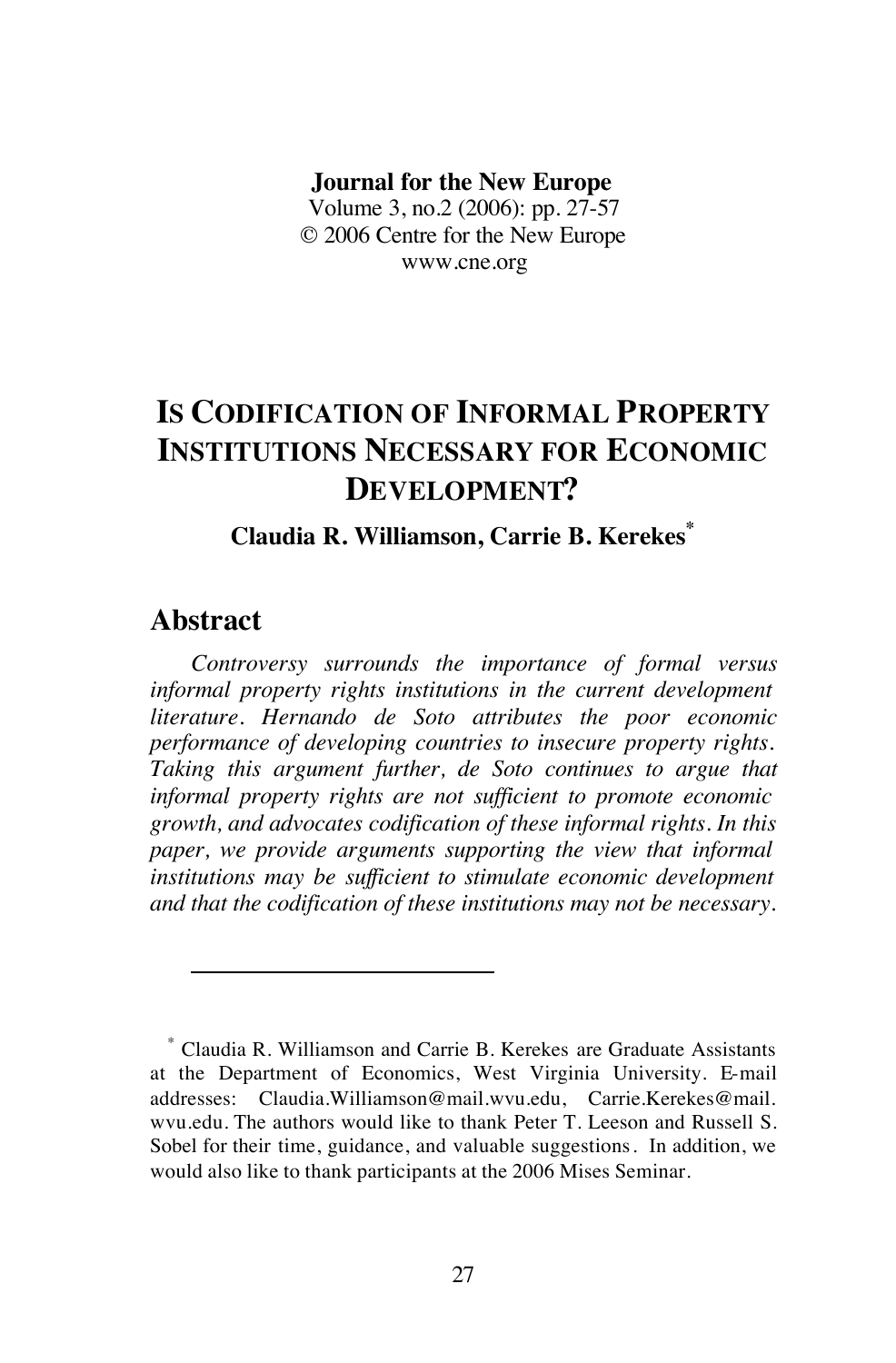# **1. Introduction**

Throughout their work, Ludwig von Mises and F.A. Hayek emphasize the fundamental role of institutions, specifically the security of private property. Recent literature empirically illustrates the importance of the relationship between institutions and economic growth and development. De Soto (2000) attributes the relatively poor economic performance of developing countries to a lack of incentives and an insufficient amount of capital formation arising from insecure property rights. Taking this argument further, de Soto continues to argue that informal property rights are not sufficient to promote entrepreneurial activity, and advocates codification of these informal rights. The work of Acemoglu and Johnson (2005) is a preliminary step to empirically test different types of property rights institutions. They conclude that property rights institutions, measured by constraints on government, have a larger effect than government enforcement of private contracts on investment, financial development, and economic growth. Their work supports the view that codification of informal institutions is not necessary.

Following the work of de Soto (1989, 2000) and Acemoglu and Johnson (2005), this paper empirically examines the importance of formal (de jure) versus informal (de facto) property rights institutions to examine whether codification of informal rights is necessary for economic development. We find that formal institutions have a positive and statistically significant effect on the protection of property. However, this result is economically insignificant. Therefore, we are unable to support the primacy of formal over informal mechanisms for protecting property in our analysis.

The remainder of the paper is organized as follows. Section 2 introduces the works of Hernando de Soto. We outline his emphasis on private property, the role of the extralegal sector, and his arguments for the codification of informal property institutions. Section 3 outlines the fundamentals of private property: private property as a fundamental right, a fundamental institution, and its derivation fundamentally of human action, not design. Section 4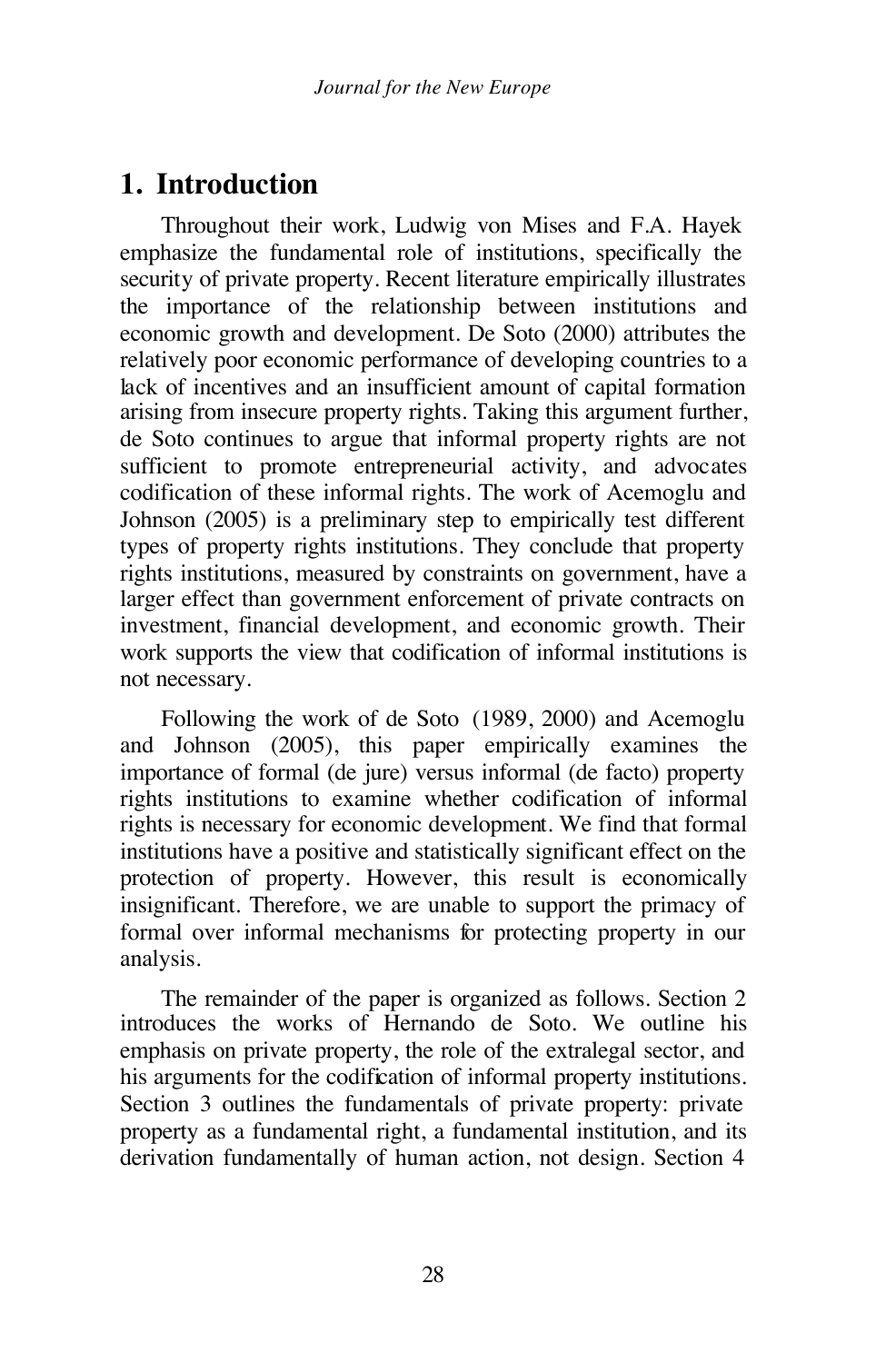provides a background for the arguments of our paper. Section 5 presents a unified framework in which to analyze the level of formality present at different levels of development. Section 6 describes the model and the data. Section 7 summarizes our results and section 8 concludes.

### **2. Hernando de Soto**

Hernando de Soto (1989, 2000), in his books The Other Path and The Mystery of Capital: Why Capitalism Triumphs in the West and Fails Everywhere Else, explains the channels through which insecure and poorly-defined property rights stifle economic development. De Soto defines property rights as those rights "which confer on their holders inalienable and exclusive entitlement to them" (1989, p. 159). He highlights many beneficial aspects of secure property rights, including their ability to fix the economic potential of assets, integrate dispersed information into one system, make individuals accountable and assets fungible, network individuals, and protect transactions (de Soto 2000). De Soto argues that insecure property rights weaken the incentive for owners to make long-term capital investments, and hinder the ability of owners to use their property as collateral to secure loans to finance capital investment. Insecure property rights also increase uncertainty, further altering the nature of investment.

#### *2.1 Informal Sectors*

To better understand the causes and implications of insecure property rights, de Soto and his research team at the Instituto Libertad y Democracia (ILD) investigate the extralegal sector in Peru. They note that migration from the countryside to the cities in Peru was a consequence of agricultural and property rights problems. This migration eventually led to a large extralegal sector. Migrants to the cities were not embraced by the legal system and were denied access to housing, education, and economic activities. As a result, migrants became informals and the legal system began to lose social relevance. De Soto (1989)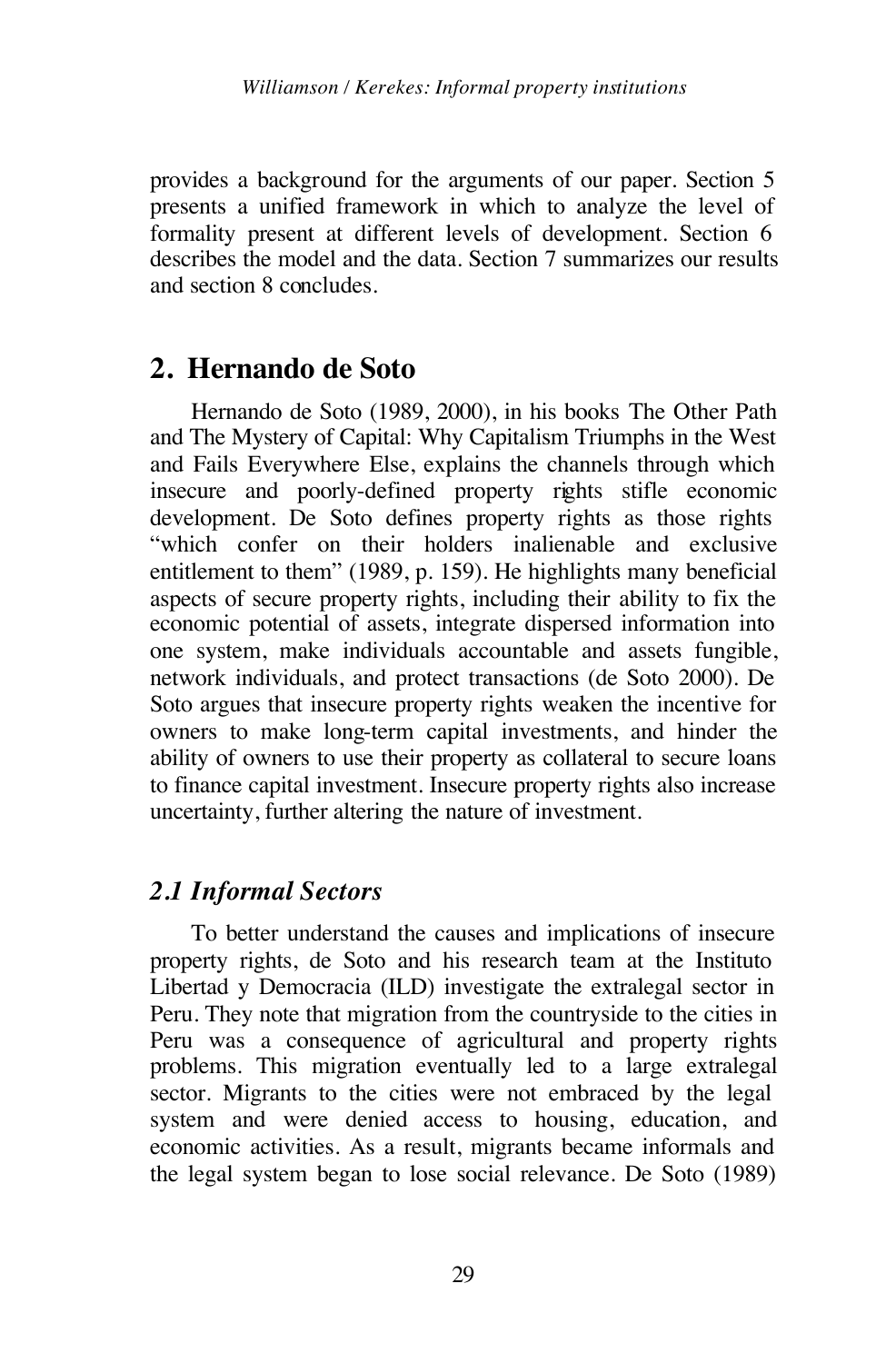estimates that 48 percent of Peru's population participates in informal activities, and that these activities contribute 38.9 percent to the gross domestic product.

Throughout The Other Path, de Soto differentiates between the formal and informal sectors that exist in housing, markets, and transportation. Informal sectors exist outside of the established legal structure and are comprised of arrangements that substitute for legal institutions and laws. Table 1 illustrates the emergence of the informal sectors in Lima, Peru's capital city, between 1940 and 1985.

|      | Houses per 100<br>owned by<br><b>informals</b> | <b>State versus informal</b><br>markets | Mass-transit vehicles per<br>100 controlled by<br><b>informals</b> |
|------|------------------------------------------------|-----------------------------------------|--------------------------------------------------------------------|
| 1940 | $\overline{4}$                                 |                                         |                                                                    |
| 1961 | 41                                             |                                         |                                                                    |
| 1962 |                                                | 2 informal per 3 state                  |                                                                    |
| 1968 | 57                                             |                                         |                                                                    |
| 1970 |                                                | 2 informal per 1 state                  |                                                                    |
| 1971 |                                                |                                         | 70                                                                 |
| 1975 | 62                                             |                                         |                                                                    |
| 1976 |                                                |                                         | 81                                                                 |
| 1977 |                                                | 3 informal per 1 state                  |                                                                    |
| 1979 | 65                                             |                                         |                                                                    |
| 1984 |                                                |                                         | 91                                                                 |
| 1985 | 69                                             | 5 informal per 1 state                  |                                                                    |

#### **Table 1: Informal Sectors, Lima**

Source: de Soto (1989)

30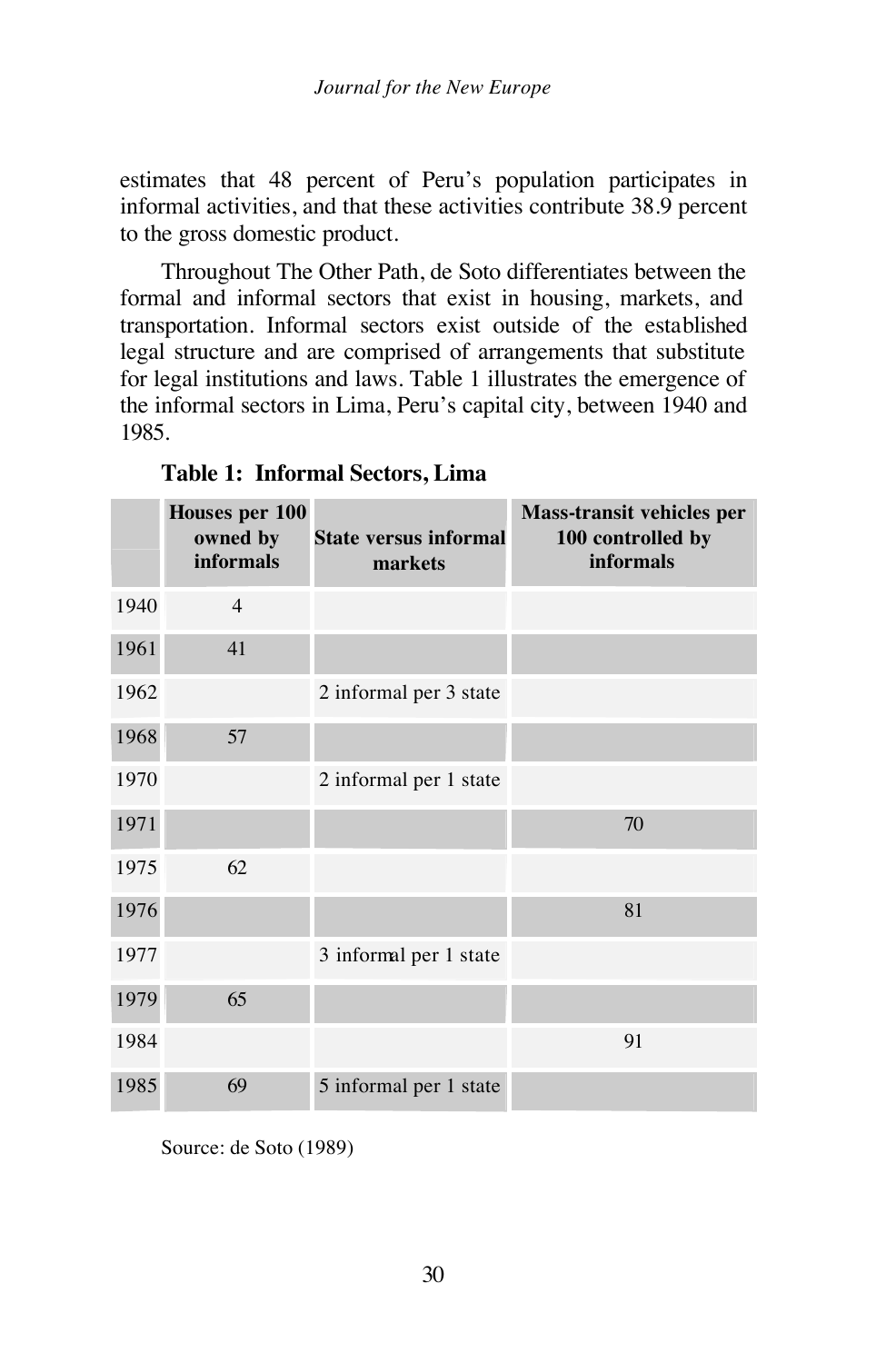As of 1984, the ILD estimated that 42.6 percent of all housing in Lima was settled illegally and was valued at \$8,319.8 million in 1984 dollars. The value of an average informal house was \$22,038. The importance of the informal sector can be seen clearly when compared to the level of state investment in similar housing: \$173.6 million between 1960 and 1984, or 2.1 percent of informal investment. Total public state housing investment, which includes investment in middle-class housing, was 10.4 percent of informal investment. By 1985, 69 of every 100 houses in Lima were owned by informals. Independently owned housing increased by 375 percent between 1961 and 1981, while rented housing decreased by 34 percent during the same time period. Low-income residents benefited the most from informality.

Informality is also an important component of trade activity and transportation in Lima. An estimated 91,455 street vendors distributed consumer goods and supported over 314,000 relatives and dependents in 1985. An ILD survey estimated gross sales of \$322.2 million a year, for a net per capita income of \$58 per month from street vending, 38 percent more than the minimum legal wage. Informals were also responsible for 274 informal markets, valued at \$40.9 million. These markets accounted for 83 percent of Lima's total markets in 1985, supporting an additional 125,000 individuals. By 1985, informals created 5 markets for every market created by the state. The ILD calculated that of the 16,228 vehicles used for mass-transit in 1984, 91 percent were operated informally. The estimated replacement value in 1984 dollars was \$620 million.

### *2.2 Costs of Informality*

Many developing countrie s lack institutions of secure property rights, the absence of which imposes significant costs on these societies. For instance, de Soto and researchers of the ILD estimate that operating an extralegal business in Peru results in 10 to 15 percent of annual income being paid in bribes and commissions to authorities. A survey of small industrial firms reveals that remaining formal can cost a firm 11.3 percent of production costs and 347.7 percent of after-tax profits. They note that the costs of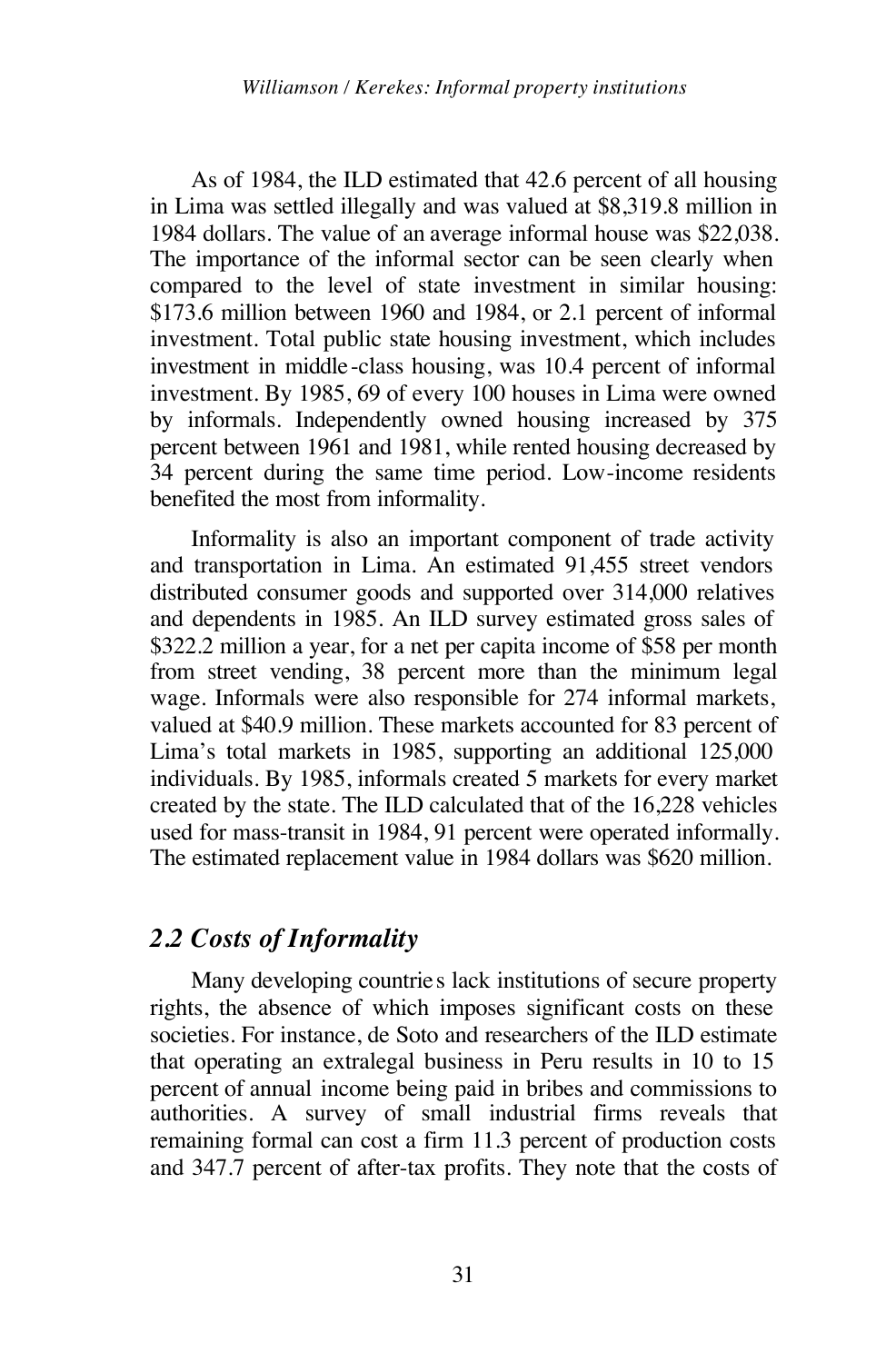informality also include the costs of avoiding penalties, transacting outside of the legal structure, and operating without credit or insurance. Firms outside the legal system operate on a small scale in order to avoid detection by the authorities and are therefore unable to achieve economies of scale. Firms also use less capital to avoid detection, and this further exacerbates the undercapitalization of informal businesses.

The primary obstacle in obtaining legal titles and securing property in many developing countries is the formal legal institution itself. As emphasized by de Soto, bad legal and administrative systems encourage individuals to operate in the extralegal sectors. To illustrate, in 1983 it took 289 days, working 6 hours a day, for the ILD to register a business in Lima at a cost of \$1,231. Building a home on state-owned land requires legal authorization that takes 207 administrative steps over 6 years and 11 months (Table 2). An additional 728 steps are required to obtain legal title to that land. In light of these obstacles, it is no wonder that many individuals prefer to bypass the legal system and become informals.

| <b>Procedure</b>                                                                    | <b>Administrative</b><br><b>Steps</b> | <b>Duration</b>         |
|-------------------------------------------------------------------------------------|---------------------------------------|-------------------------|
| Obtain legal authorization to<br>build a house on state-owned<br>land, Lima         | 207                                   | $6$ years, 11<br>months |
| Formalize informal urban<br>property, Philippines                                   | 168                                   | $13-25$ years           |
| Gain access to desert land<br>(construction purposes) and<br>register rights, Egypt | 77                                    | 6-14 years              |
| Obtain a sales contract following<br>the five year lease contract, Haiti            | 111                                   | $4,112$ days            |

#### **Table 2: Legal Obstacles**

Source: de Soto (2000)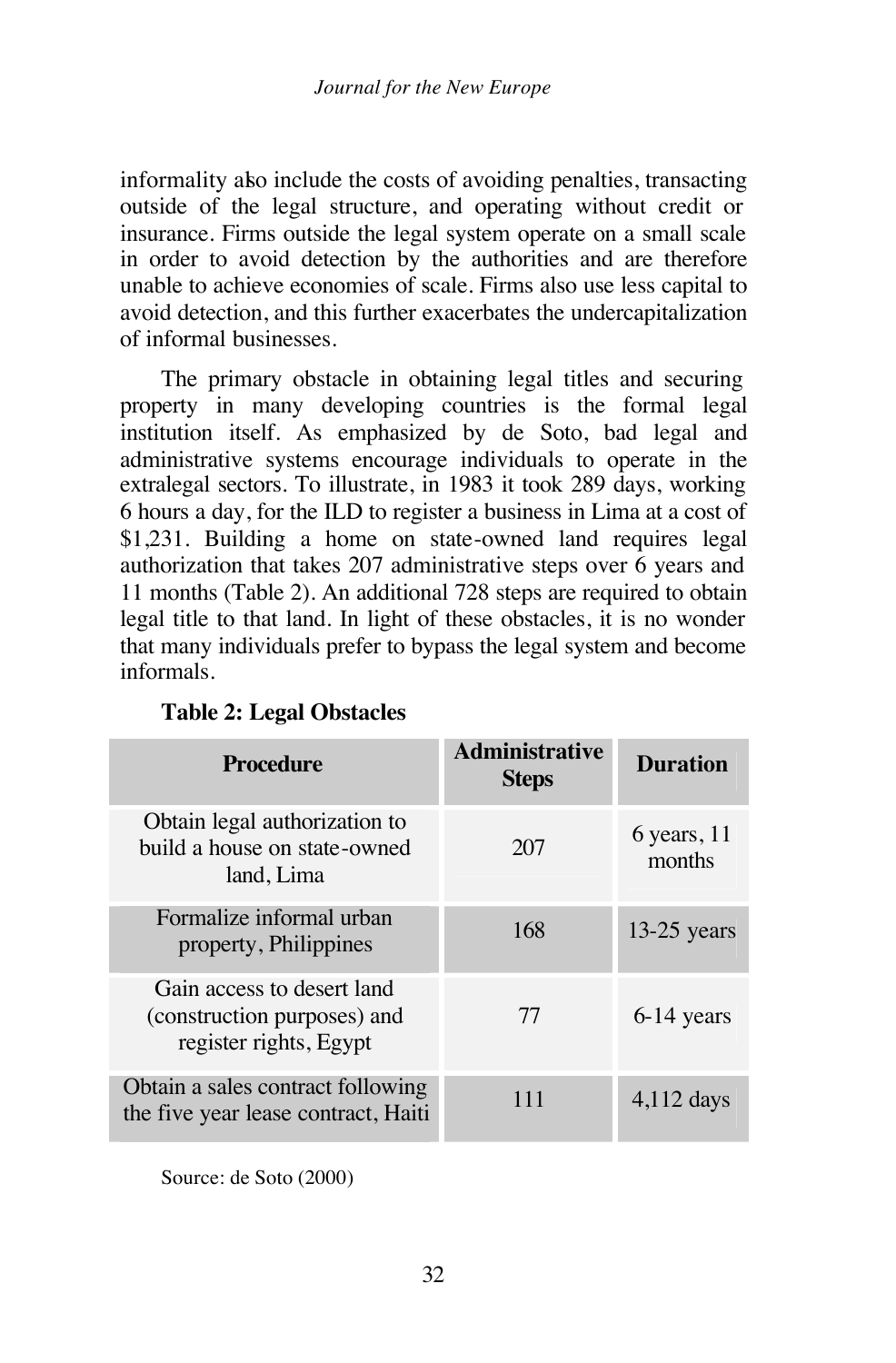In response to a lack of secure property, many individuals form their own set of institutions outside the formal legal sector and create what de Soto refers to as "expectative property rights". These rights do not entail all of the benefits associated with legal property rights, and are applied temporarily. They provide sufficient security among informals to undertake some investment in housing. As the level of security of expectative property rights increases, so too does the level of investment. For example, an average house in Peru in a legal settlement was valued at 41 times more than the value of a similar house in an informal settlement. Likewise, buildings whose owners possess legal title have a value 9 times greater than buildings whose owners do not possess legal title.

### *2.3 Codification and Economic Growth*

Throughout his works, de Soto often refers to the importance of property rights. Specifically, he refers to the importance of a written formal legal property rights system. He stresses the importance of incorporating the informal, or extralegal, sector inside the established legal sector. He argues that to best facilitate economic growth, an integrated system of standard legal titles is necessary. In short, de Soto believes that codification of unarticulated, informal property rights is needed in order to realize economic development.

### **3. The Fundamentals of Private Property**

Before examining the necessity of codification, it is important first to recognize the integral role of private property to ensure a well-functioning economy. Austrian economists have long recognized private property as a fundamental right guaranteeing liberty. Rothbard (1978) asserts in the "nonaggression axiom" of the libertarian creed that no man may invade, or expropriate, the property of another individual. This view regards private property as a right that confers upon an individual the right to free exchange in the absence of government intervention. In fact, government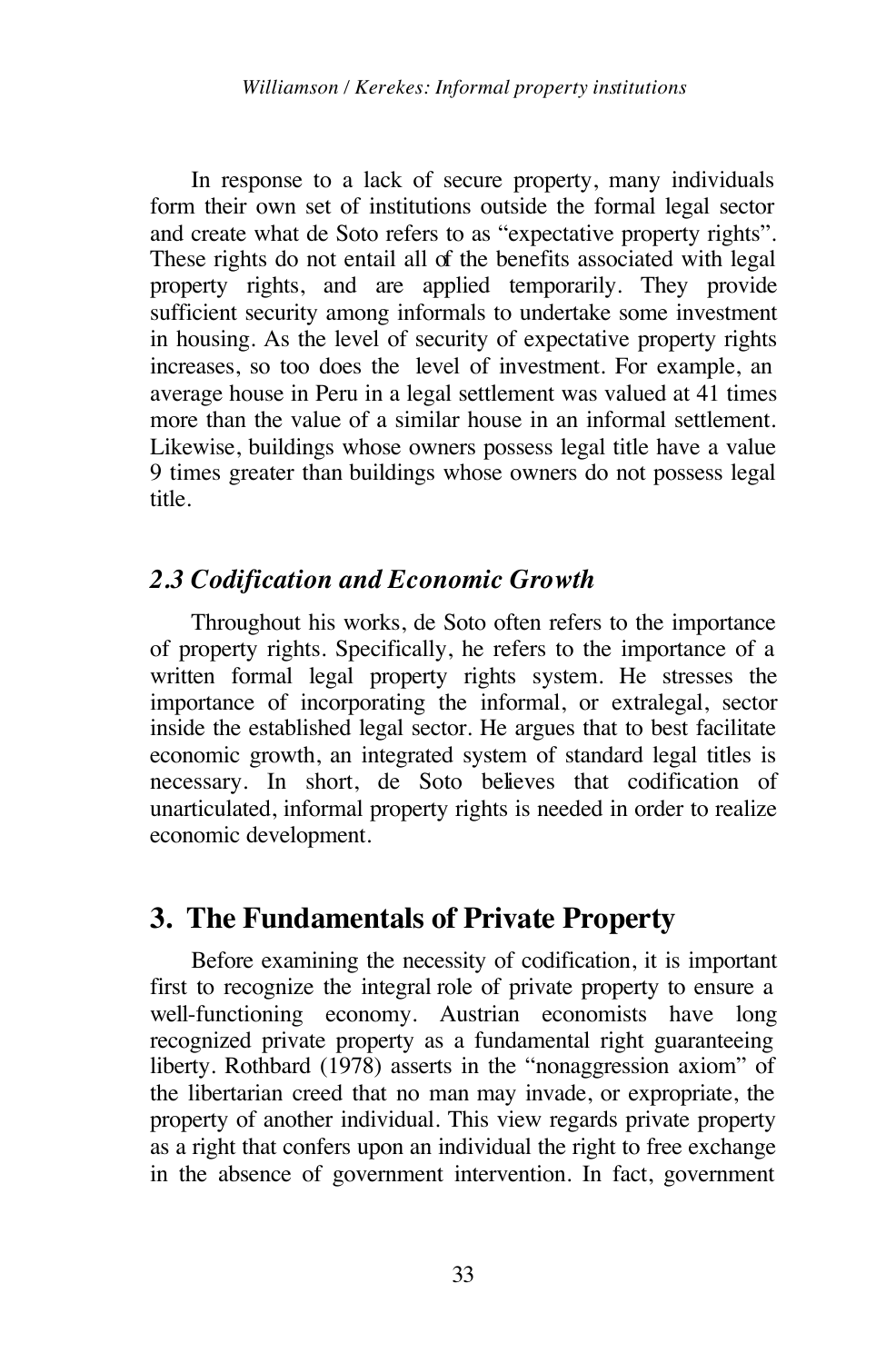expropriation of private property violates the "natural right" theory of property in which an individual "employs his own means" so as to attain his chosen ends. Ayn Rand (1964) states "without property rights, no other rights are possible." She illustrates that the right to life includes the right to sustain life and this necessitates the right to the product of one's own effort, or the fruit of one's labour. Private property is the force that guarantees the ownership of the product of one's efforts, and thus is a fundamental right.

In addition to its role as a fundamental right, private property is also a fundamental institution. Mises (1949) espoused this idea in claiming that a market economy is founded upon the institution of private ownership of the factors of production. Mises (1920) further illustrates this idea in "Economic Calculation in the Socialist Commonwealth." In this work he addresses the idea that private property leads to a price mechanism that makes possible a system of profits and losses, in essence, economic calculation. Hayek (1945, 1960) also examines the price mechanism but focuses on the importance of property rights to convey knowledge and information.

Douglass North (1990) takes this one step further and asserts that institutions are the "underlying determinant" of economic performance. He defines institutions as constraints created to reduce uncertainty in exchange and stabilize expectations by structuring political, economic, and social interaction. Property rights institutions internalize externalities by guiding incentives, and arise when the gains outweigh the costs of internalization (Demsetz 1967).<sup>1</sup> Property rights institutions provide incentives, facilitate production and exchange, and lead to increased capital accumulation, investment, technological innovation, and entrepreneurship. Hence, property rights ultimately promote capital formation and economic growth (Scully 1988; Boettke 1994;

l

 $1$  For a historical analysis of the evolution of property rights, see also North and Thomas (1973), North (1981), Rosenberg and Birdzell (1986), and North and Weingast (1989).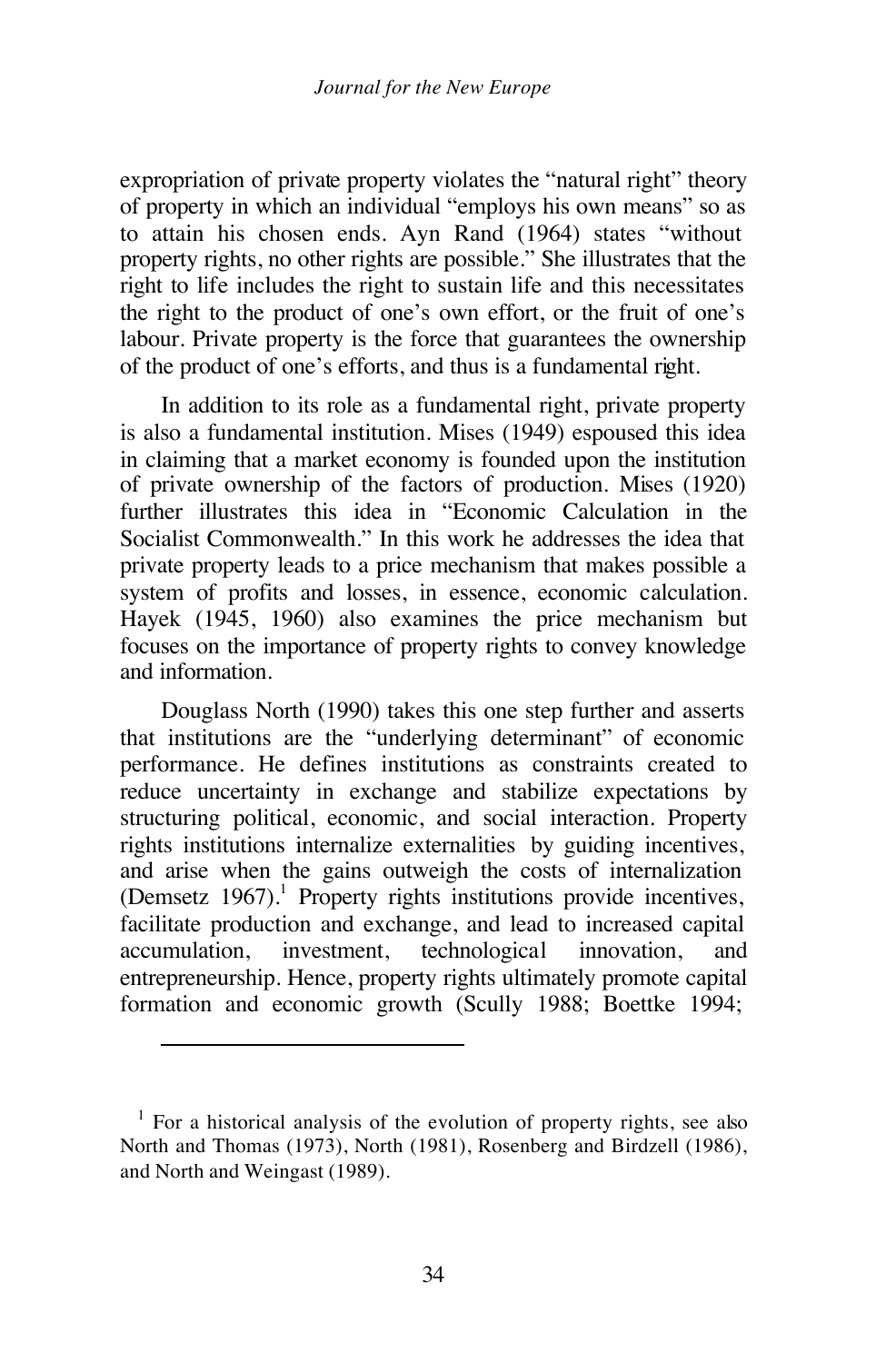Leblang 1996; Acemoglu, Johnson, and Robinson 2001; Acemoglu, Johnson, and Robinson 2002; Kerekes and Williamson 2006).

De Soto claims that to further stimulate economic growth in many developing countries, informal property rights should be codified within a written formal legal system. This paper questions the necessity of codification, as do other papers in the recent literature. F. A. Hayek (1967) illustrates the importance of distinguishing between actions that occur as a consequence of human action, or by a spontaneous order, and those that are a consequence of human design. He argues that constructive rationalism led to a false anthropomorphic interpretation of institutions as the result of human design. Institutions, including those of property rights, evolve and derive their significance through human action. In this sense, the presence of informal norms and customs precedes a written formal property system. In the same manner that "no system of articulated law can be applied except within a framework of generally recognized but often unarticulated rules of justice," (p. 102) no written formal property system can be applied except within a framework of generally recognized, unarticulated, informal property rights.

### **4. Recent Literature**

Much of the recent literature examines formal versus informal institutions, including those of property rights. Although inconclusive, many studies point out the significance of informal property rights institutions and their function for economic performance. These ideas have been presented in both historical, or conceptual, and empirical papers.

### *4.1 Conceptual Literature*

Bruce Benson (1993) argues that the establishment and enforcement of property rights can and has been done without government, or a coercive state. He shows that customary law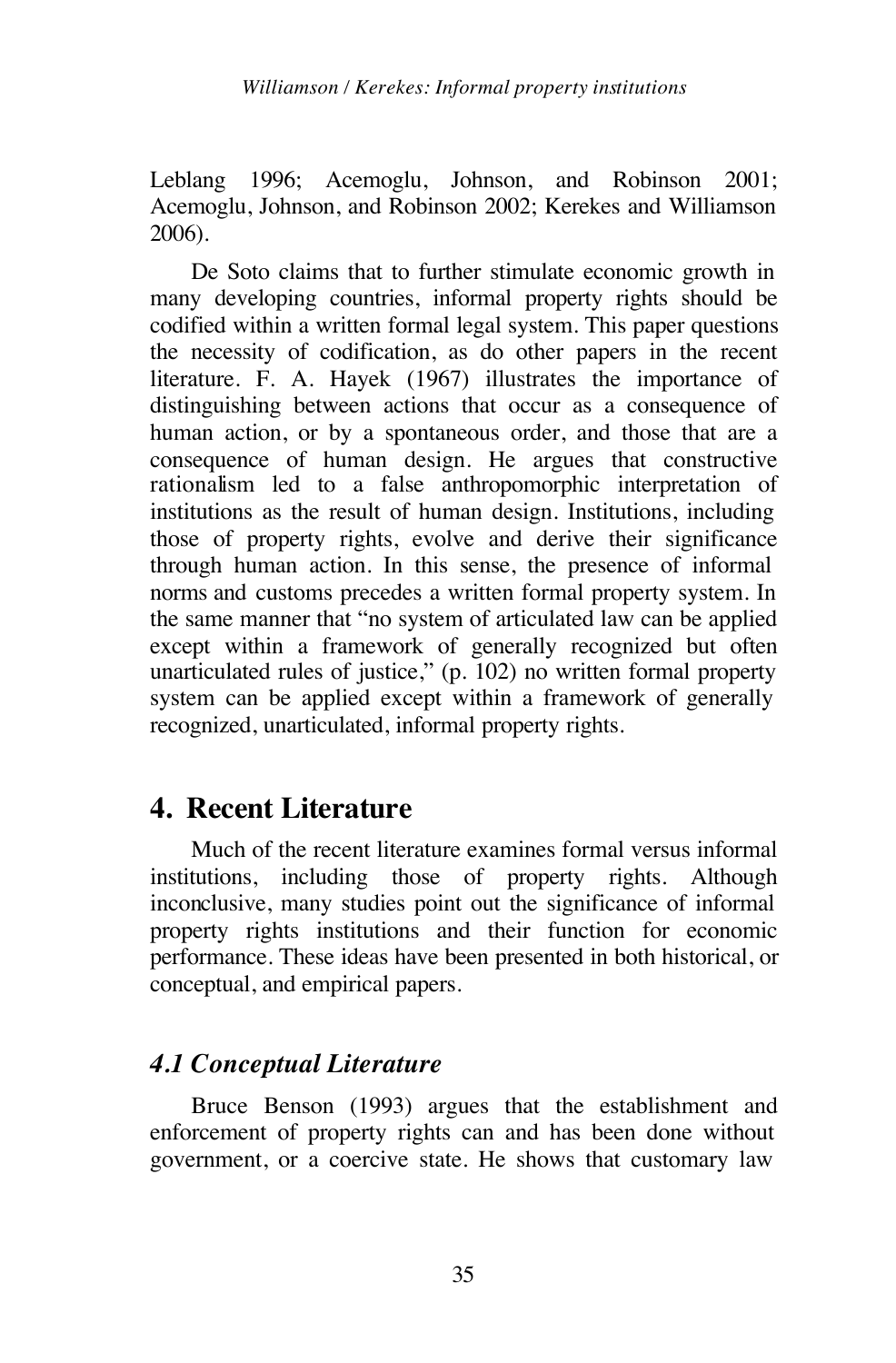existed in primitive societies to govern and enforce property rights. For instance, property rights were definitively drawn and respected in the primitive society of the Yurok Indians. Furthermore, law enforcement arose through voluntary cooperation. This occurred as individuals realized that the gains of respecting other's property outweighed the costs. These Indian tribes also developed a system to enforce property rights through a process of private judging. Outcomes were upheld because the threat of boycott or ostracism was sufficient to ensure cooperation from the members of these primitive societies. Obviously, it was in each individual's selfinterest to abide by the local rules of conduct and respect one another's property<sup>2</sup>. This system was successful because of the matching process that occurred to facilitate interaction and efficiency. This is an example of the spontaneous order and evolution of informal, customary law that can emerge from human action, not by the design of a formal, coercive state.

Benson (1989) also provides us with another demonstration of how law can be established and enforced without a formal legal system. Commercial law, or the Medieval Law Merchant, spontaneously evolved based on customs and traditions that served to guide international trade during the time period of the tenth, eleventh, and twelfth centurie s. Not only does he provide evidence for the possible existence of law and order without a formal state, Benson goes on to show how codification of the Law Merchant actually weakened the code. This resulted as the Law Merchant became more rigid, less effic ient, and no longer depended on the informal norms of tradition and customs.

These two papers provide evidence that in order for markets to exist and function properly, property rights do not need to be imposed on a society from a formal legal system. Instead, property rights can and have been enforced based on customary law that

l

 $2$  Mises (1949) explains how a market economy can operate without government when incentives are aligned for people to cooperate and act in their own self interest.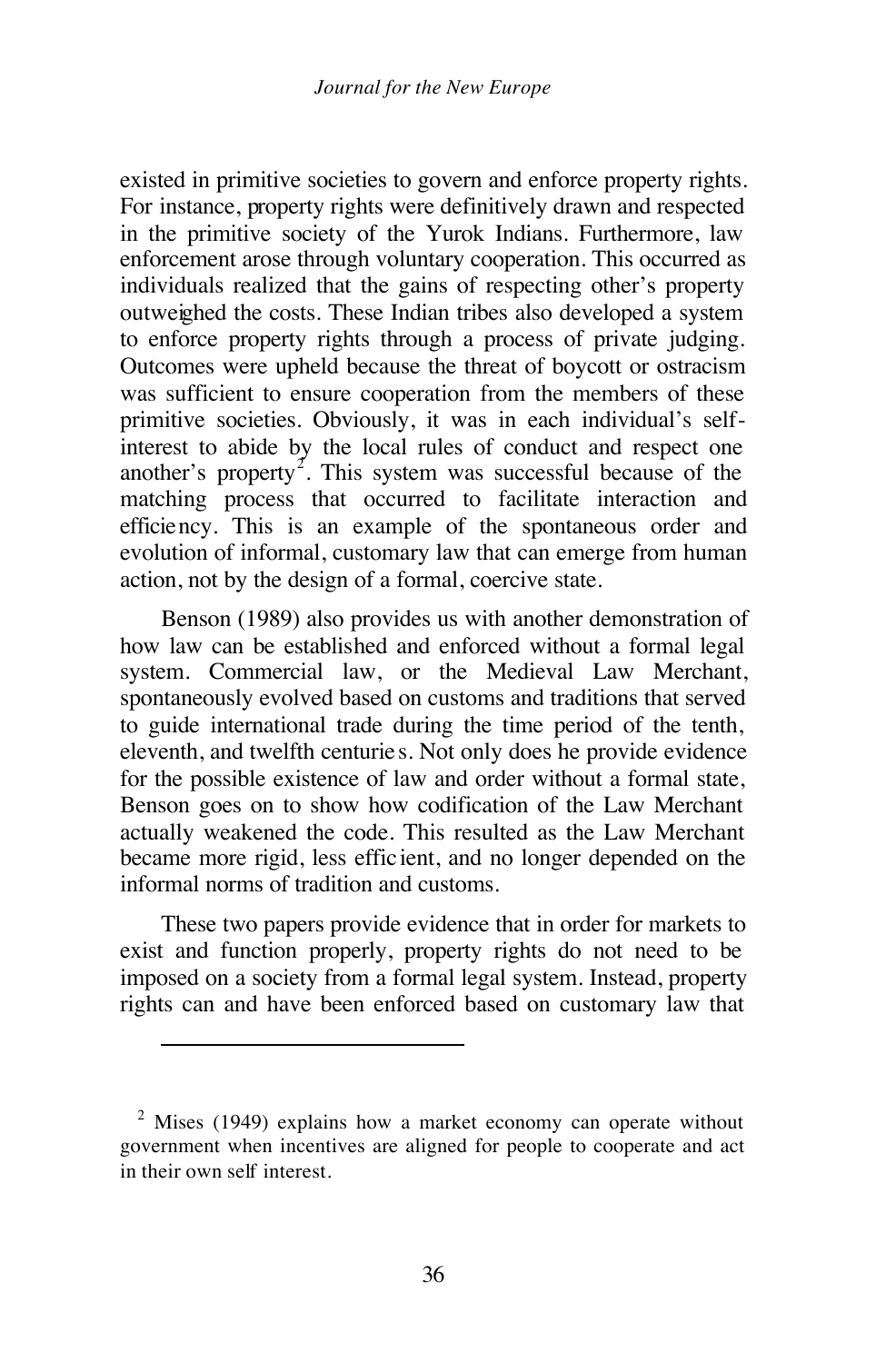spontaneously arose and evolved to facilitate cooperation and exchange between members of society. Public production of law is not necessary for markets to function. This is illustrated in the existing anarchy literature (Benson 1989; Greif 1993; Greif, Milgrom, and Weingast 1994; Benson 2001; Nenova and Hartford 2004; Leeson 2005; Leeson 2006a; Leeson 2006b; Leeson 2006c). Somalia has been stateless since 1991, but has coped without a formal state. The private sector intervened to provide functions that normally would be provided by a formal government (Nenova and Hartford 2004). Networks of trust have been established to secure property rights, air safety has been outsourced, and clan systems have been used in place of a legal system. Not only has the private sector innovated ways of overcoming statelessness, Leeson (2006a) argues that overall, Somalia is better off stateless. He contends that if proper checks are not in place to ensure protection from the state, then it is possible that social welfare may be lower with a formal government than without one.

Leeson (2006c) examines the formation of government using cost-benefit analysis. He argues that anarchy is efficient at low levels of development or when government is prohibitively costly, in primitive societies or globally. The transition from anarchy to the establishment of a formal government may be justified when the benefits of doing so outweigh the costs.

This analysis can be applied to the formation of property rights institutions. Informal institutions arise from the ground up, are based on norms, customs, and traditions, and allow for an evolutionary process that reflects the local conditions of a society. This idea has been explicitly demonstrated by Boettke, Coyne, and Leeson (2005). Their paper concludes that formal institutions should not be exogenously imposed. Instead, formal institutions should be based on a society's culture, reflective of local traditions and informal norms. This supports the Hayekian view that informal institutions are of human action and precede codification and a written formal legal system.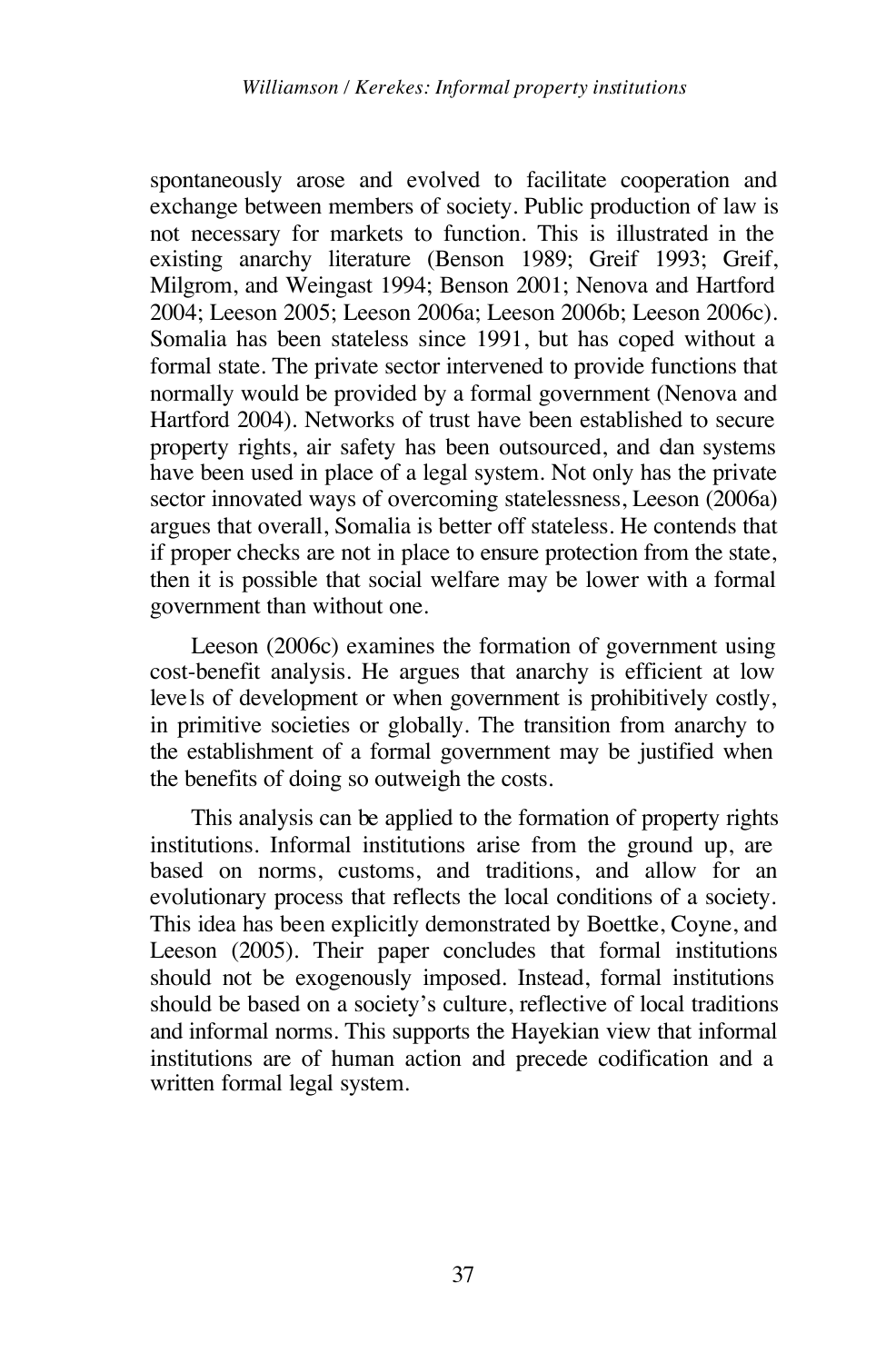### *4.2 Empirical Literature*

The argument for informal institutions has been well defined and demonstrated conceptually throughout the existing literature. However, only recently has the empirical literature attempted to explain the relationship between formal and informal institutions.

Acemoglu and Johnson (2005) attempt to "unbundle institutions" by examining the effect of property rights institutions and contracting institutions on economic growth, investment, and financial development. They define contracting institutions as those institutions that enforce private contracts between individuals. Property rights institutions are those that protect individuals from public predation. They find that property rights institutions have a positive and significant effect on economic growth and development, whereas contracting institutions only weakly affect financial development. We consider contracting institutions to be a type of formal institution. However, their measure of property institutions captures both formal and informal components of property rights. This suggests that informal institutions may be a component of economic growth, the importance of which has been underestimated. This brings into question de Soto's conjecture that codification is necessary for development. Acemoglu and Johnson conclude that property rights institutions need to be further broken down and the channels through which they operate identified.

We consider this analysis a preliminary step in examining the effects of formal versus informal property rights institutions. Tabellini (2005) provides the next step by investigating the effect that culture, an informal institution, has on development. This paper hypothesizes that identical formal institutions perform differently across countries due to culture, defined as a system of values and social norms. His paper provides evidence that formal institutions may not be the most important factor for growth, and highlights the role of informal institutions, i.e. culture. Knack and Keefer (1997) also discuss the importance of informal norms and culture. In their examination of informal institutions, they claim that trust can protect private property when government does not.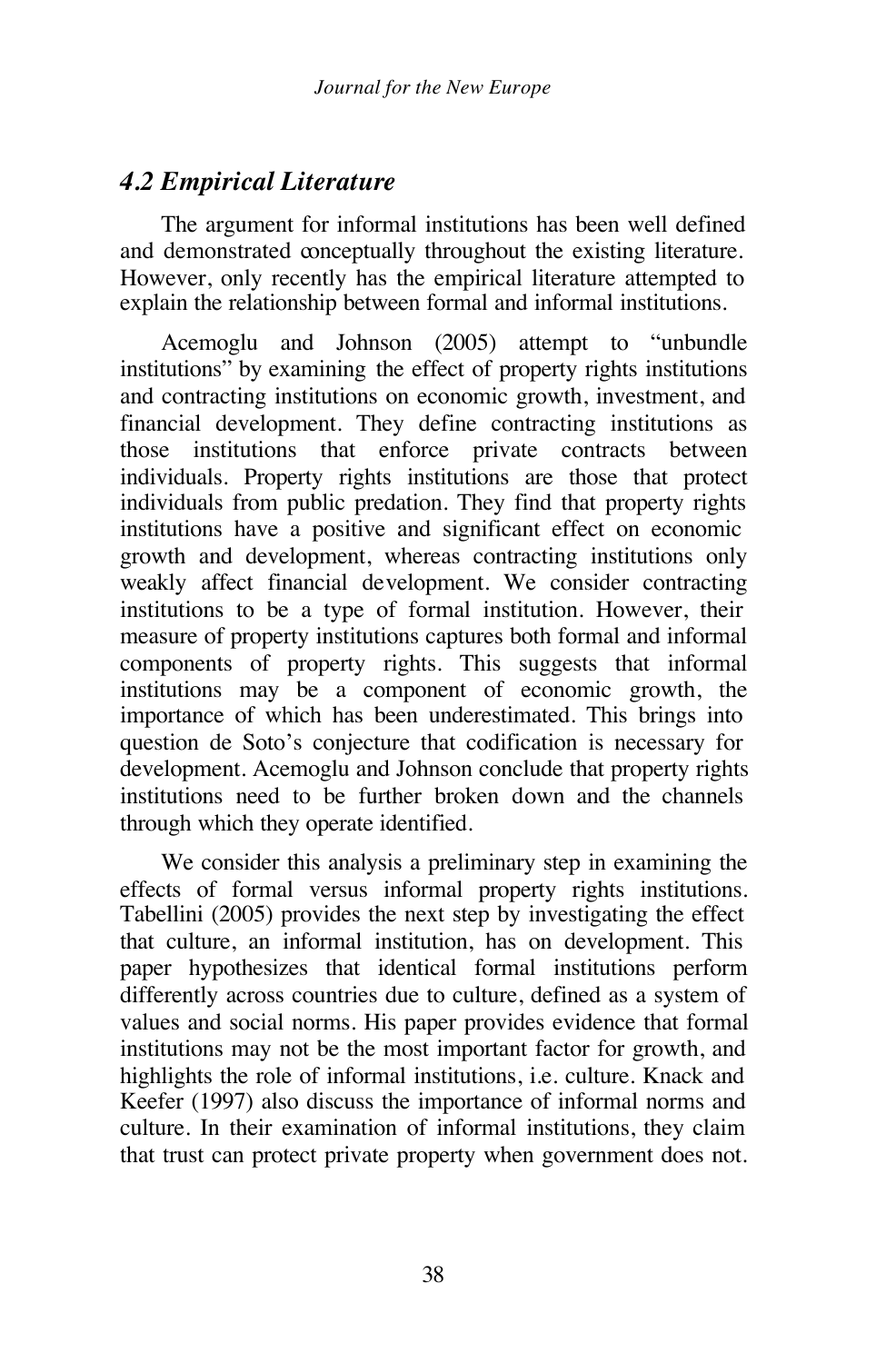They also argue that dependence on formal institutions is less in high trust societies.

Our paper provides the next step in the empirical literature and builds on the work discussed above. We investigate the specific channels through which property rights affect development. Specifically, we separate property rights institutions into those representing formal property rights and those representing informal property rights. We empirically test de Soto's hypothesis that codification is a precursor for economic development. In the next section, we outline a unified framework in which to examine the role of formality at different levels of development.

### **5. Formality and Levels of Development**

As illustrated in the above literature, informal mechanisms are sufficient to define and protect property in primitive societies, or at low levels of development. Likewise, informal mechanisms may also be sufficient to define and protect property at high levels of development. As we move from low to high levels of development, the benefits of a formal written legal system of property, or codification of the informal institutions, may outweigh the costs. The following figure illustrates how different levels of development may affect the formalization of property rights institutions. It may be constructive to regard this figure as representing a process as one moves through different stages of development and formality.

| (1)                              | (2)                                      |  |  |  |
|----------------------------------|------------------------------------------|--|--|--|
| Low Development<br>Low Formality | <b>High Development</b><br>Low Formality |  |  |  |
|                                  |                                          |  |  |  |
| (3)                              | (4)                                      |  |  |  |

**Figure 1: Levels of Formality and Development**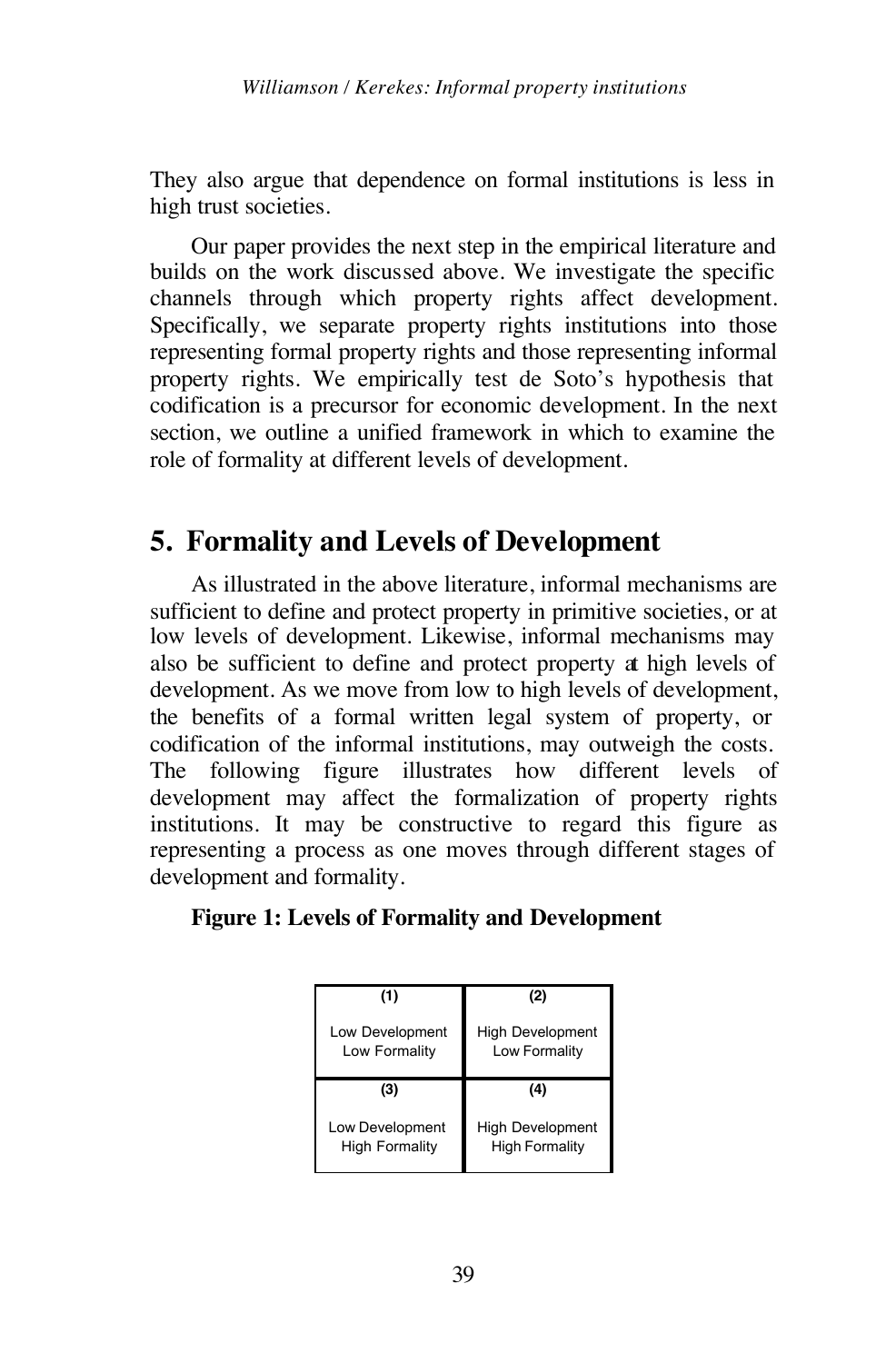Quadrant 1 represents a situation characterized by a low level of development and a low level of formality. Benson (1989) demonstrates that informal property rights institutions are effective in primitive societie s. In addition, Johnson, McMillan, and Woodruff (2002) state that at low levels of institutional development, secure property rights are necessary and sufficient for economic growth. Knack and Keefer (1997) also support the view that informal institutions are sufficient in primitive societies. They illustrate that trust is more important for subsistence economies, which are present at low levels of development.<sup>3</sup> Due to the embeddedness of culture and trust in these societies, a high degree of formality is not required.

Taking this idea a step further, culture and trust many also explain why we might witness less formality at high levels of development. This situation is represented by quadrant 2. It is possible that we reach a point where informal mechanisms are again sufficient to protect private property due to the high potential cost of government. Public choice theory provides explanations for the high costs of government (Buchanan and Tullock 1962; Tullock 1967; Sobel and Leeson 2006).

Quadrants 3 and 4 represent intermediate stages as we move from low development and low formality to high development and low formality. De Soto argues that the codification of informal property institutions is necessary to achieve further economic growth. His argument is that the exclusion of the extralegal sector hinders a country's potential growth. This is due to the inability of individuals to reap the benefits of their labour and to gain access to the formal written legal system. According to this logic, codification, or increased formality, can move a country from low development to high development. This is represented as a move from quadrant 3 to quadrant 4. This paper examines whether

l

<sup>&</sup>lt;sup>3</sup> Bauer (2000) characterizes subsistence economies in developing countries as involving individuals and small groups that trade with one another.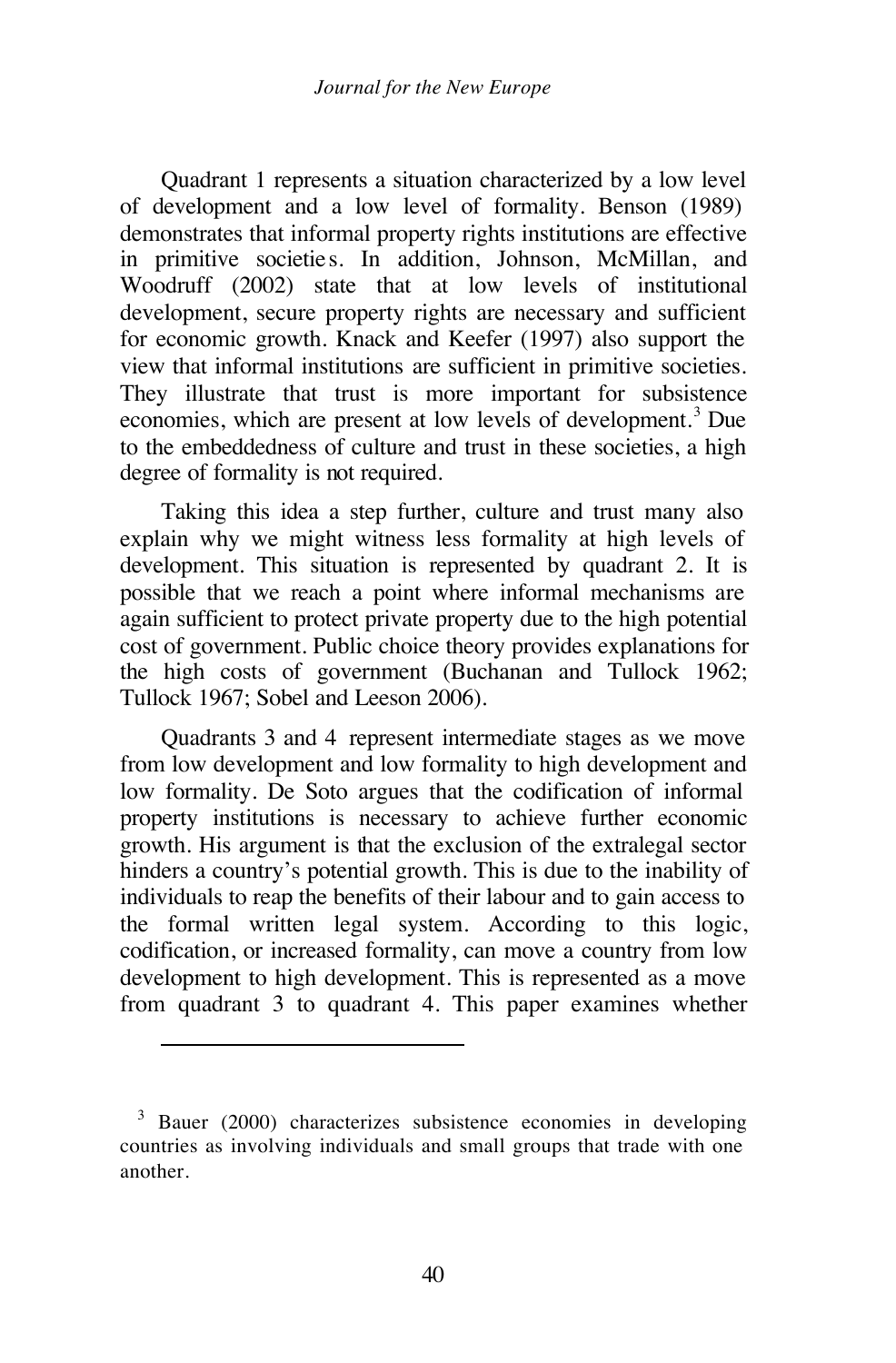increased formality is necessary to move from low to high levels of development.

## **6. The Model and Data**

In order to investigate the necessity of codification, we empirically examine the relationship between formal and informal property rights institutions. We analyze the link between actual protection of private property and formal constraints on government. Due to data availability, we are indirectly testing the impact of informal institutions by regressing the security of property on formal constraints on the executive. Our dependent variable measures the outcome of property rights institutions. This variable is actually capturing the security of private property, ex ante. Therefore, it contains both informal and formal property rights institutions (Glaeser, La Porta, Lopez-de-Silanes, and Shleifer 2004, Acemoglu and Johnson 2005, Tabe llini 2005). Our main independent variable, measured by constraint on the executive, captures formal institutions.

We use as our dependent variable the average protection against risk of expropriation, or the risk of "outright confiscation and forced nationalization" of property, compiled by Political Risk Services. This index is measured on a scale of 0 to 10, with a higher score indicating less risk and more protection against government expropriation. This variable is an average for the years 1985 – 1995 for each country. Our formal measure is Polity IV's "constraint on the executive." This variable is measured on a scale of 1 to 7, with a higher score indicating more constraint on the executive. We use an average of this measure for the years 1900 to 2000 for each country.

A cursory examination of the raw data shows a positive relationship between constraint on the executive and average protection against risk of expropriation for all countries in our sample. To better examine the effects of formal property rights at low levels of development, we construct a sub-sample comprised only of developing countries. Although the relationship between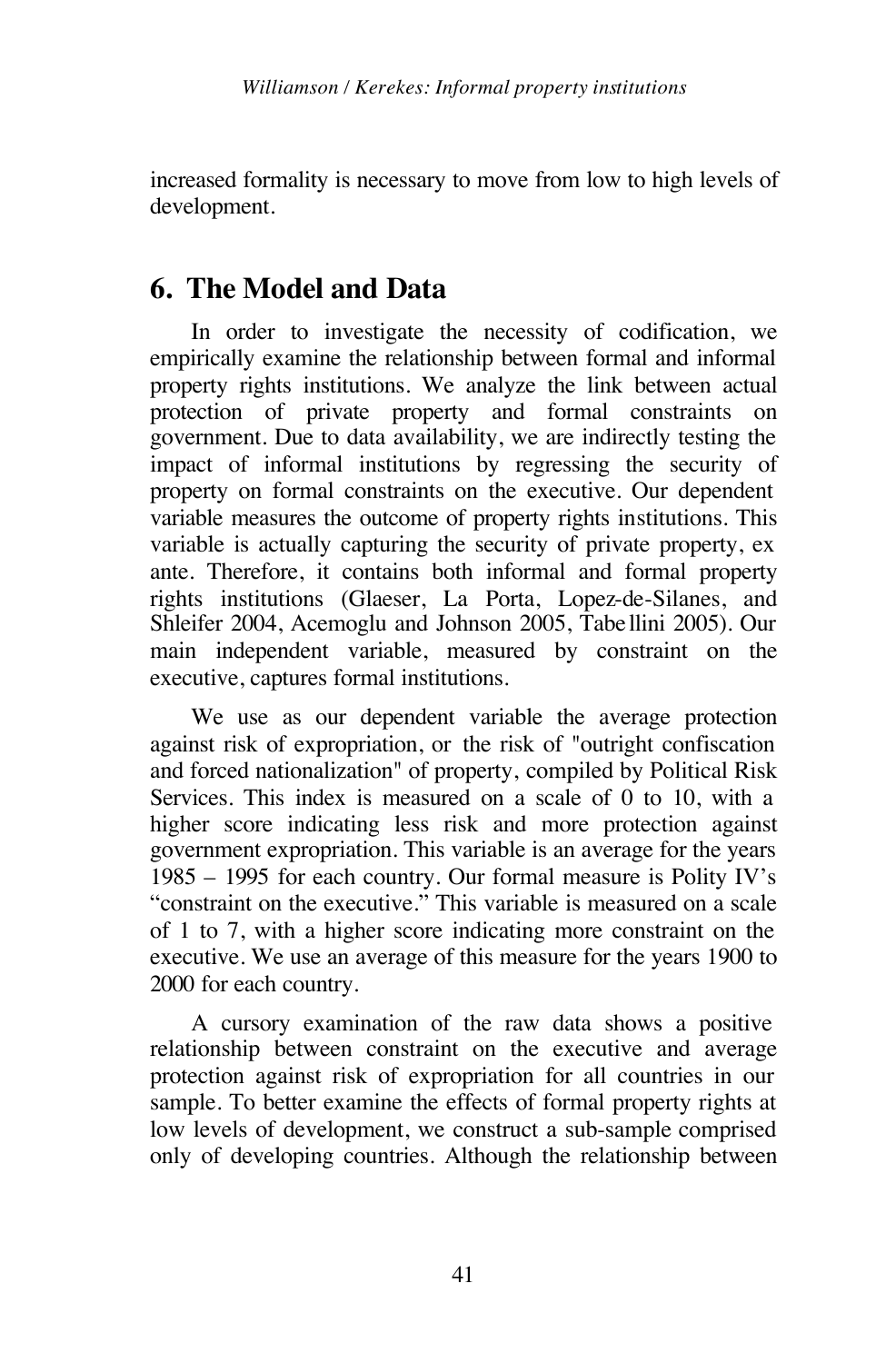these two variables remains positive, it is less pronounced. This suggests that formal institutions are less important at low levels of development.

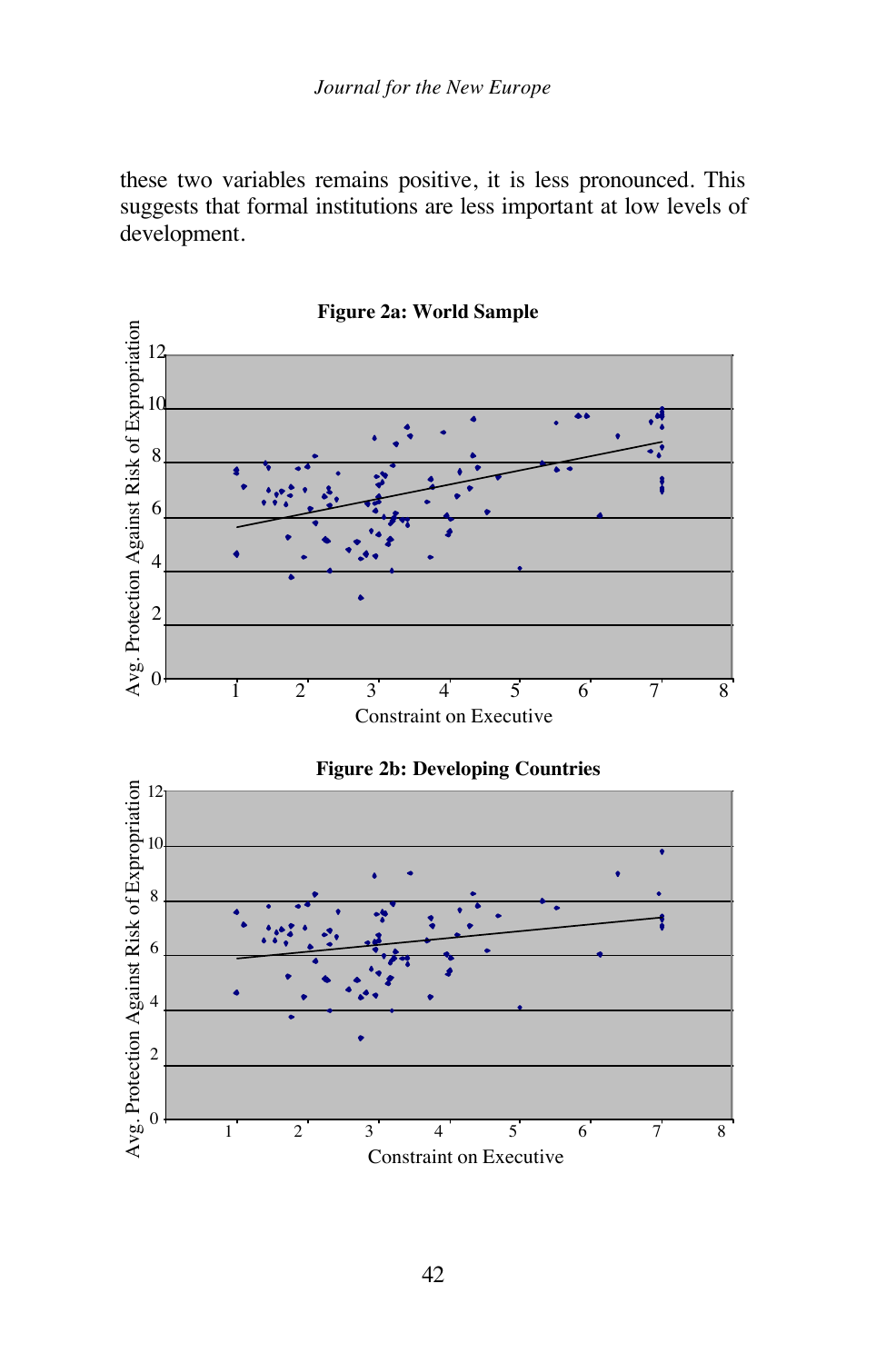To construct our complete ordinary least squares (OLS) model specification, we follow the existing literature that examines the impact of property rights protection on economic development:

 $Y$ i = a $X$ i +  $Z$  i d + ei

l

where Yi is our dependent variable, average protection against risk of expropriation; Xi is our independent variable, constraint on the executive; and  $\overline{Z}$  is a vector of control variables, including inflation, geography, religion, legal origin, and ethnolinguistic fractionalization. We use the log of inflation, as measured by the consumer price index, and government consumption as a percent of GDP. Geography, measured as distance from the equator is included as a control variable because of its possible effects on development (Engerman and Sokoloff 1997; Hall and Jones 1999; La Porta, Lopez-de-Silanes, Shleifer, and Vishny 1999; Gallup, Sachs, and Mellinger 1999; Sachs 2001; Sachs 2003). Religion is accounted for in our regression as a proportion of the population in 1980 classified as Roman Catholic, Protestant, Muslim, and other (Grier 1997; La Porta, Lopez-de-Silanes, Shleifer, and Vishny 1999). Legal origin is controlled to capture the effects of common versus civil law (Rubin 1977; La Porta, Lopez-de-Silanes, Shleifer, and Vishny 1999; Glaeser and Shleifer 2002; Djankov, La Porta, Lopez-de-Silanes, and Shleifer 2003; La Porta, Lopez-de-Silanes, Pop-Eleches, and Shleifer 2004). It is included as dummy variables representing English, French, German, Scandinavian, and Socialist origin. Lastly, we include ethnolinguistic fractionalization as a control variable to account for the possible effects of ethnic and linguistic diversity on development (Easterly and Levine 1997; La Porta, Lopez-de-Silanes, Shleifer, and Vishny 1999; Easterly 2001; Leeson  $2005$ ).<sup>4</sup>

<sup>&</sup>lt;sup>4</sup> See appendices 1 and 2 for a complete description of the variables and summary statistics, respectively.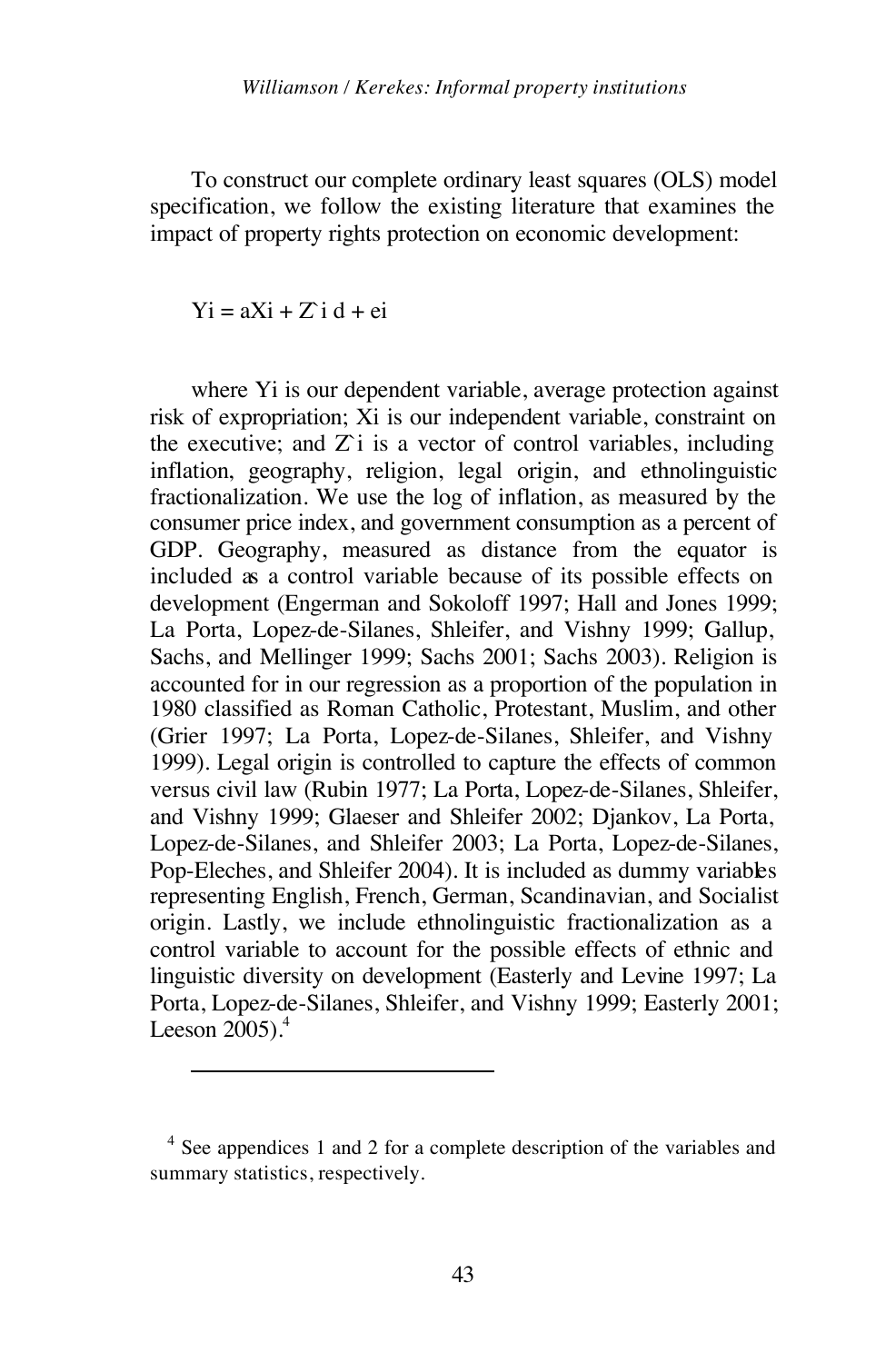## **7. Results**

l

In a previous study (Kerekes and Williamson 2006), we find that property rights institutions significantly affect gross domestic product, domestic credit, gross capital formation, and gross fixed capital formation. Average protection against risk of expropriation and the Heritage Private Property Index<sup>5</sup> are used as measures of property rights. These indices are outcome measures of the actual security of private property and contain formal and informal components. We repeat this analysis with Polity IV's formal measure of property rights and find insignificant effects on our dependent variables.

#### **Table 3 see Appendix 3.**

These results imply that formal institutions are not the driving component in the protection of property rights. This suggests that informal institutions play a significant role in the development process.

Table 4 presents the results of the OLS regression using the world sample. Constraints on the executive have a positive and significant effect on the protection of property rights. Although this effect is statistically significant, it is economically insignificant. A one unit increase in the index measuring constraints would lead to a 0.271 increase in the index measuring protection of private property. For example, increasing average protection against risk of expropriation by this amount is the difference between Peru and Zimbabwe. Both countries are at great risk for their property being expropriated. Therefore, formalizing property rights may not have as great an effect on development as predicted by de Soto.

<sup>&</sup>lt;sup>5</sup> The Heritage Foundation provides an index that measures the security of private property. A further description of this variable is provided in Appendix 1.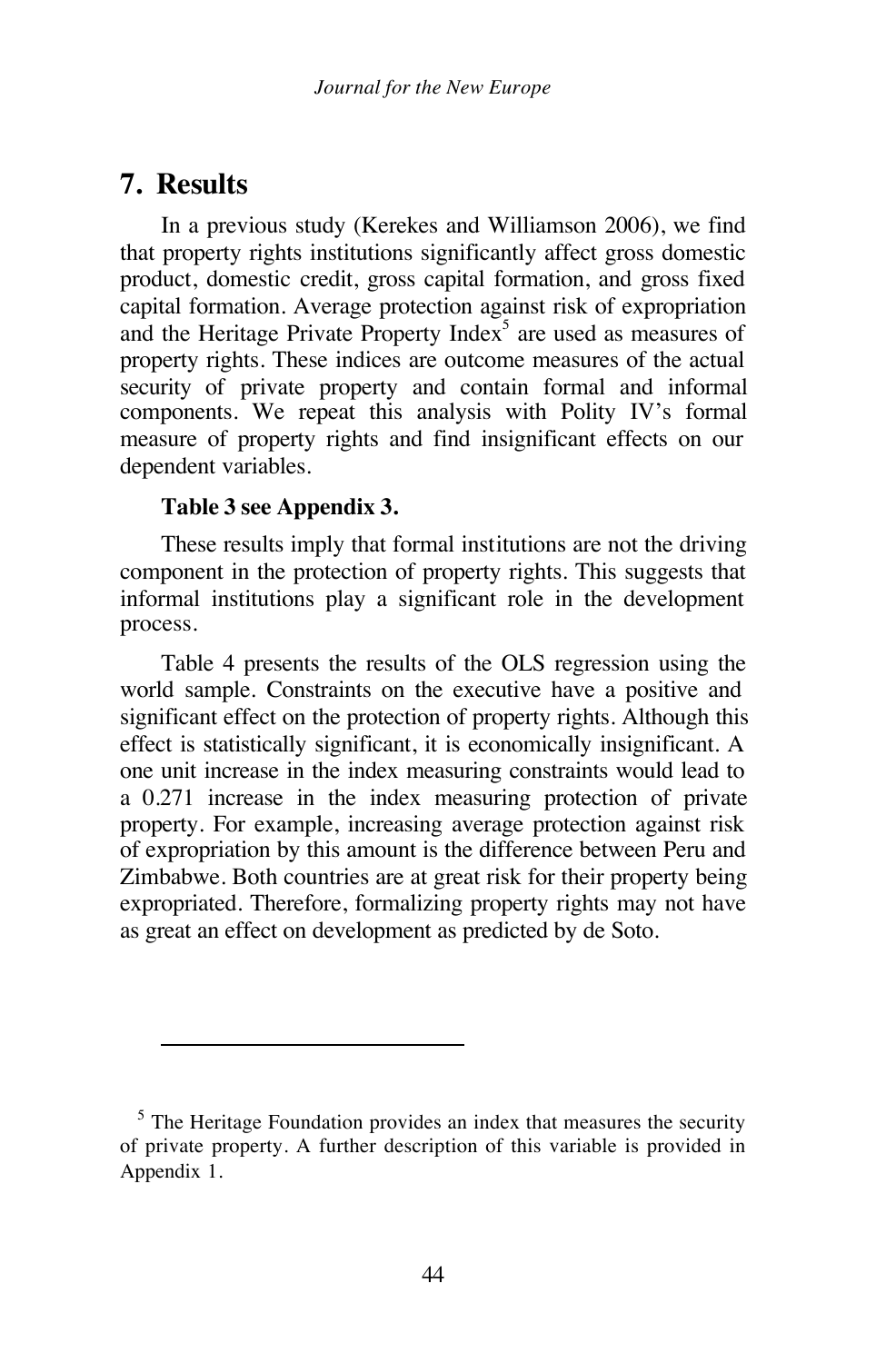#### **Table 4: World Sample**

### **Dependent Variable: Avg. of Risk of Expropriation**

| <b>Constraint on Executive</b> | $0.271***(0.094)$ |
|--------------------------------|-------------------|
| Inflation                      | $-0.195(0.125)$   |
| Latitude                       | $4.472***(0.907)$ |
| Ethnofractionalization         | 0.110(0.604)      |
| Constant                       | $3.871***(1.126)$ |
| R-squared $/$ # of Observation | 0.6223/93         |

Note: Standard errors are in parentheses. Significance level: \*\*\* at 1%, \*\* at 5%, \* at 10%. Religion and Legal Origin Variables were included in regressions, but omitted to save space.

### **Table 5: Developing Countries Sample**

#### **Dependent Variable: Avg. of Risk of Expropriation**

| <b>Constraint on Executive</b> | $0.261**$ (0.108) |
|--------------------------------|-------------------|
| Inflation                      | $-0.048(0.138)$   |
| Latitude                       | 2.010(1.718)      |
| Ethnofractionalization         | 0.287(0.667)      |
| Constant                       | $4.350***(1.512)$ |
| R-squared $/$ # of Observation | 0.251 / 68        |

Note: Standard errors are in parentheses. Significance level: \*\*\* at 1%, \*\* at 5%, \* at 10%. Religion and Legal Origin Variables were included in regressions, but omitted to save space.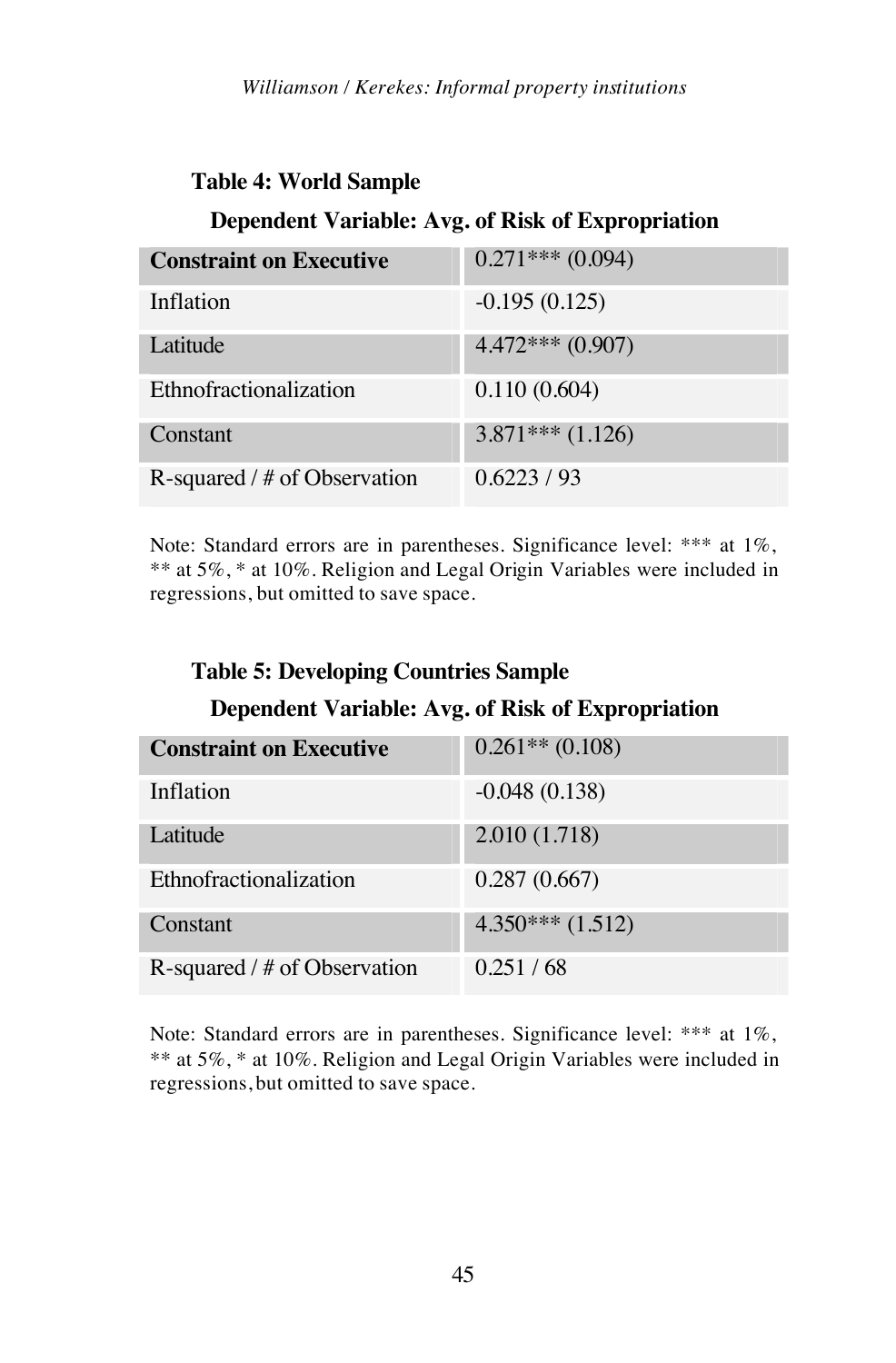Table 5 presents the results of the OLS regression using a subsample of developing countries. Constraint on the executive continues to have a positive and significant effect on average protection against risk of expropriation. However, the coefficient is smaller and is now significant at the 5 percent level, versus the 1 percent level in the world sample. The most notable difference between the samples is the difference between the R-squares. The R-squared is 0.62 in the world sample but drops to 0.25 in the subsample. The amount of variation explained by the formal measure of property rights is less in developing countries. This result implies that formal property institutions have a smaller effect at lower levels of development. Informal institutions, therefore, cannot be ignored as an important component of the protection of private property. Given these results, we cannot support de Soto's claim that codification is a necessary condition for development. Although a formal written legal system may promote economic growth, its primacy is not supported by our empirical analysis.

## **8. Conclusion**

This paper provides further empirical analysis on the debate over formal versus informal property rights institutions. Specifically, we test de Soto's claim that the codification of informal property rights into a formal written legal system is necessary to promote economic development. We do not find support for this conjecture in our analysis. Our paper provides further justification for the argument that informal mechanisms play an important role in the development process.

This idea has long been emphasized by the Austrian school of thought. Private property is a cornerstone in the attainment of a free society. This institution guarantees liberty and facilitates the market process. Informal property mechanisms resulting from human action better ascribe to the ideals of liberalism. The imposition of formal mechanisms, or the codification of property rights according to human design, threatens the essence of a market system.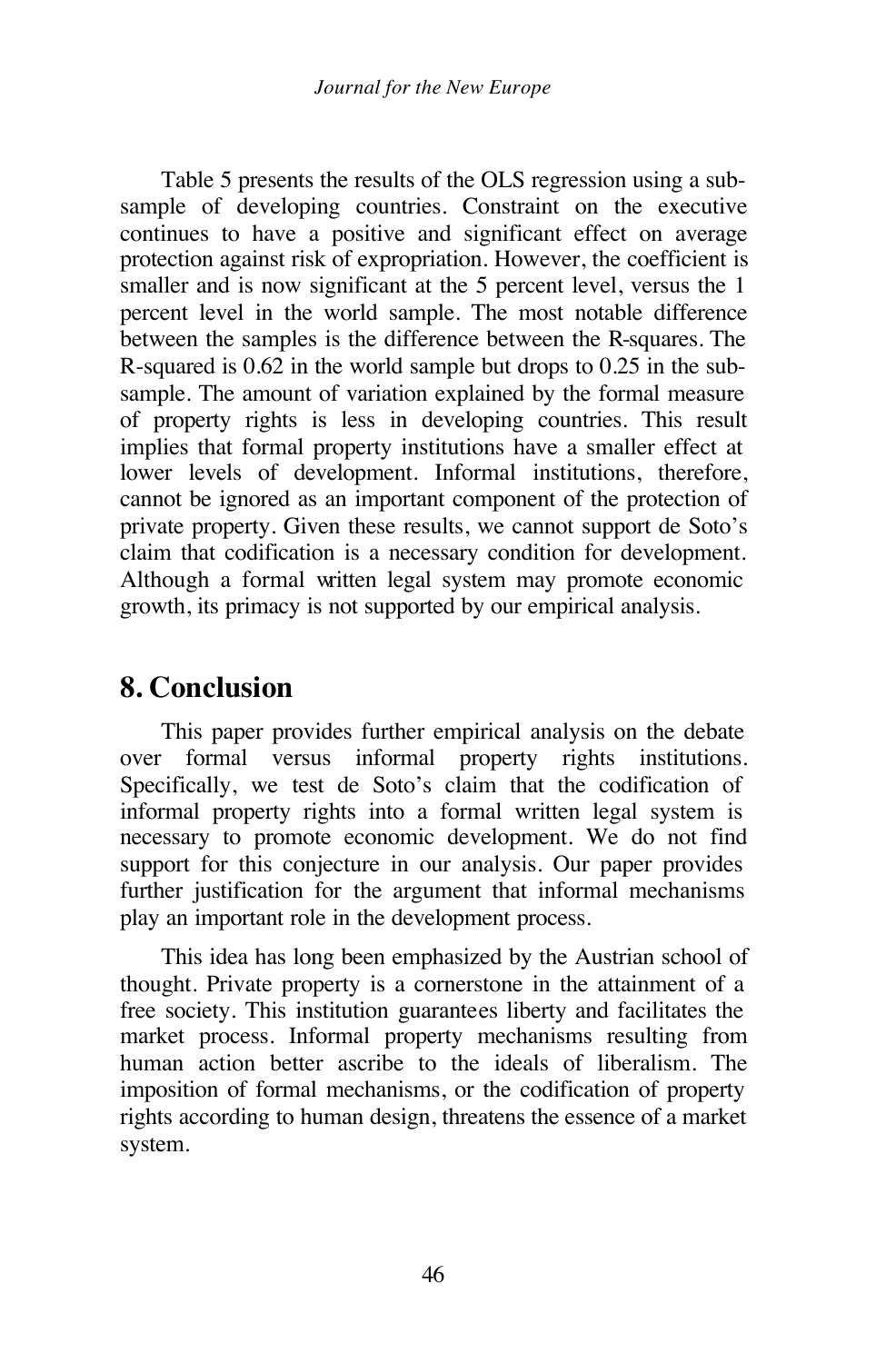### **References**

- Acemoglu, Daron and Simon Johnson. "Unbundling Institutions." *Journal of Political Economy,* 113(5), 2005, pp. 949-995.
- Acemoglu, Daron, Simon Johnson, and James A. Robinson. "The Colonial Origins of Comparative Development: An Empirical Investigation." *The American Economic Review*, 91(5), 2001, pp. 1369-1401.
- Acemoglu, Daron, Simon Johnson, and James A. Robinson. "Reversal of Fortune: Geography and Institutions in the Making of the Modern World Income Distribution." *The Quarterly Journal of Economics*, 117(4), 2002, pp. 1231-1294.
- Bauer, Peter. *From Subsistence to Exchange and Other Essays*. Princeton, NJ: Princeton University Press, 2000.
- Benson, Bruce L. "Enforcement of Private Property Rights in Primitive Soc ieties: Law without Government." *The Journal of Libertarian Studies*, 9(1), 1989, pp. 1-26.
- Benson, Bruce L. "The Spontaneous Evolution of Commercial Law." *Southern Economic Journal,* 55(3), 1989, pp. 644-661.
- Boettke, Peter J. "The Political Infrastructure of Economic Development." *Human Systems Management*, 13, 1994, pp. 89-100.
- Boettke, Coyne, and Leeson. "Institutional Stickiness and the New Development Economics." *Working paper*, 2005.
- Buchanan, James M. and Gordon Tullock. *The Calculus of Consent: Logical Foundations of Constitutional Democracy.*  Ann Arbor, MI: University of Michigan Press, 1962.
- Demsetz, Harold. "Toward a Theory of Property Rights." *The American Economic Review*, 57(2), 1967, pp. 347-359.
- Djankov, Simeon, Rafael La Porta, Florencio Lopez-de-Silanes, and Andrei Shleifer. "Courts." *Quarterly Journal of Economics*, 118(2), 2003, pp. 453-517.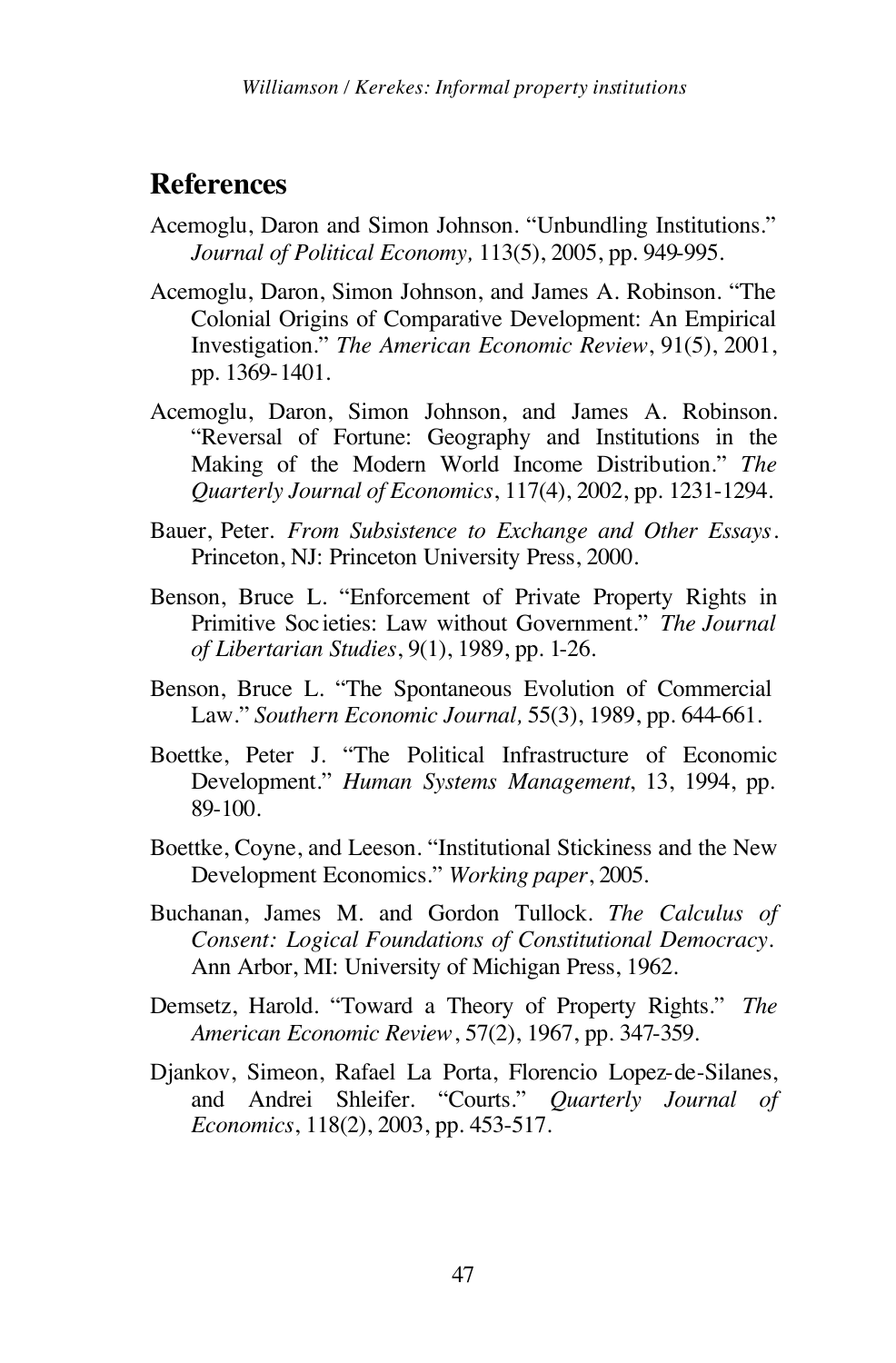- de Soto, Hernando. *The Other Path*. New York, NY: Basic Books, 1989.
- de Soto, Hernando. *The Mystery of Capital: Why Capitalism Triumphs in the West and Fails Everywhere Else*. New York, NY: Basic Books, 2000.
- Engerman, Stanley L. and Kenneth L. Sokoloff. "Factor Endowments, Institutions, and Differential Paths of Growth among New World Economies: A View from Economic Historians of the United States." *How Latin America Fell Behind: Essays on the Economic Histories of Brazil and Mexico, 1800-1914*, edited by Stephen Harber. Stanford, CA: Stanford University Press, 1997.
- Easterly, William. "Can Institutions Resolve Ethnic Conflict?" *Economic Development and Cultural Change*, 49(4), 2001, pp. 687-706.
- Easterly, William and David Levine. "Africa's Growth Tragedy: Policies and Ethnic Divisions." *Quarterly Journal of Economics*, 112(4), 1997, pp. 1202-1250.
- Gallup, John, Jeffrey Sachs and Andrew Mellinger. "Geography and Economic Development." *International Region Science Review*, 22(2), 1999, pp. 179-232.
- Glaeser, Edward L., Rafael La Porta, Florencio Lopez-de-Silanes, and Andrei Shleifer. "Do Institutions Cause Growth?" *Journal of Economic Growth*, 9, 2004, pp. 271-303.
- Glaeser, Edward L. and Andrei Shleifer. "Legal Origins." *Quarterly Journal of Economics*, 118(2), 2001, pp. 453-517.
- Greif, Avner. "Contract Enforceability and Economic Institutions in Early Trade: The Maghribi Traders' Coalition." *The American Economic Review,* 83(3), 1993, pp. 525-548.
- Greif, Avner, Paul Milgrom, and Barry R. Weingast. "Coordination, Commitment, and Enforcement: The Case of the Merchant Guild." *The Journal of Political Economy*, 102(4), 1994, pp. 745-776.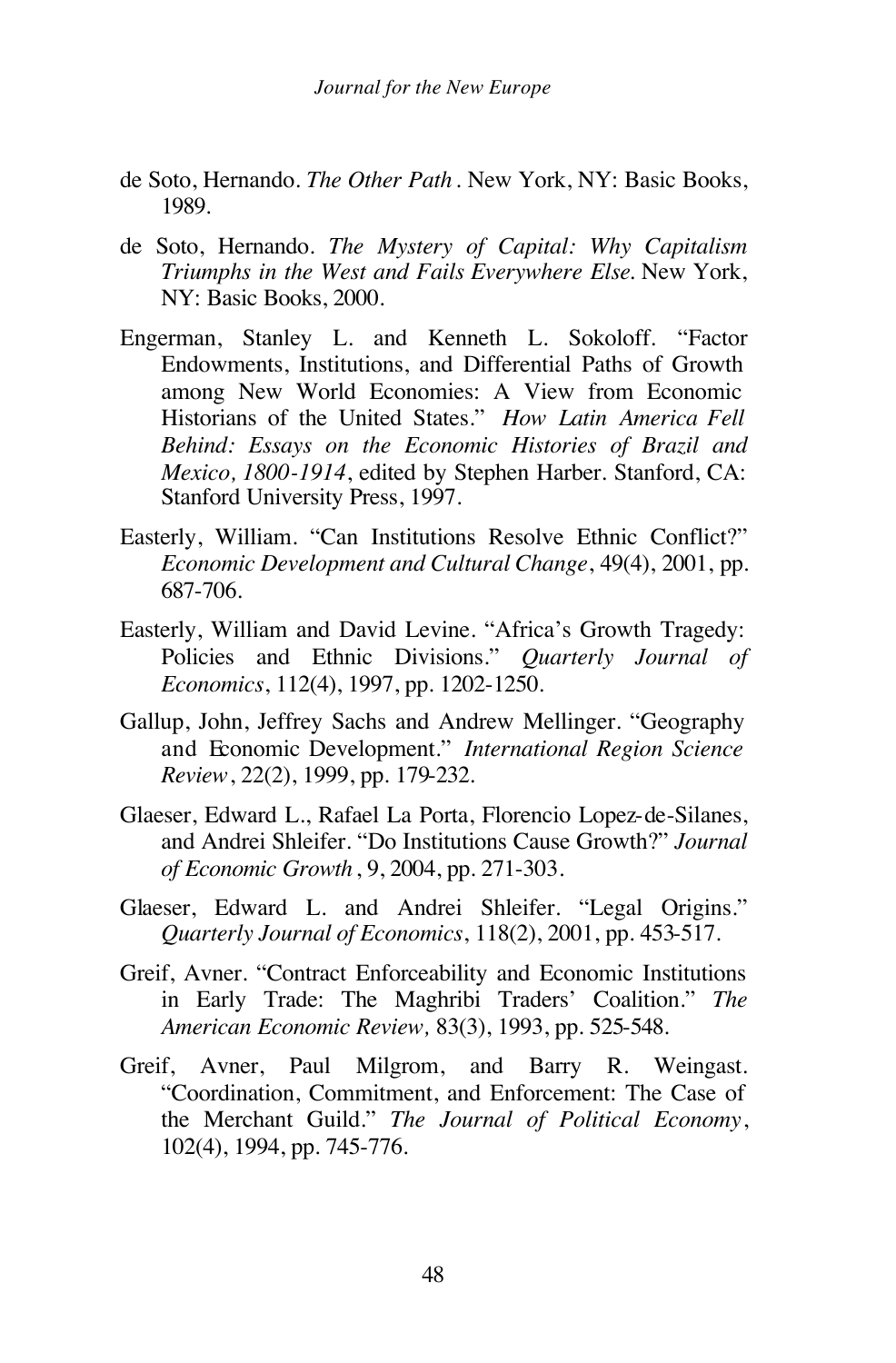- Grier, Robin. "The Effect of Religion on Economic Development: A Cross-National Study of Sixty-Three Former Colonies." *Kyklos*, 50(1), 1997, pp. 47-62.
- Hall, Robert E., and Charles I. Jones. "Why do Some Countries Produce So Much More Output per Worker than Others?" *Quarterly Journal of Economics*, 114, 1999, pp. 83-116.
- Hayek, F. A. "The Use of Knowledge in Society." *American Economic Review*, 35(4), 1945, pp. 519-530.
- Hayek, F. A. *The Constitution of Liberty* . Chicago, IL: The University of Chicago Press, 1960.
- Hayek, F. A. "The Results of Human Action but not of Human Design." in *Studies in Philosophy, Politics, and Economics.* Chicago, IL: University of Chicago Press, 1967.
- Johnson, Simon, John McMillan, and Christopher Woodruff. "Property Rights and Finance." *American Economic Review*, 92(5), 2002, pp. 1335-1356.
- Knack, Stephen and Philip Keefer. "Does Social Capital Have an Economic Payoff?" *The Quarterly Journal of Economics*, 112(4), 1997, pp. 1251-1288.
- Kerekes, Carrie B. and Claudia R. Williamson. "Unveiling de Soto's Mystery: Property Rights, Capital, and Development." *Working paper*, 2006.
- La Porta, Rafael, Florencio Lopez-de-Silanes, Andrei Shleifer, and Robert Vishny. "The Quality of Government." *Journal of Law, Economics and Organization*, 15(1), 1999, pp. 222-279.
- La Porta, Rafael, Florencio Lopez-de-Silanes, Cristian Pop-Eleches, and Andrei Shleifer. "Judicial Checks and Balances," *Journal of Political Economy*, 112(2), 2004, pp. 445-470.
- Leblang, David A. "Property Rights, Democracy and Economic Growth." *Political Research Quarterly*, 49(1), 1996, pp. 5-26.
- Leeson, Peter T. "Better off Stateless: Somalia Before and After Government Collapse." *Working paper*, 2006a.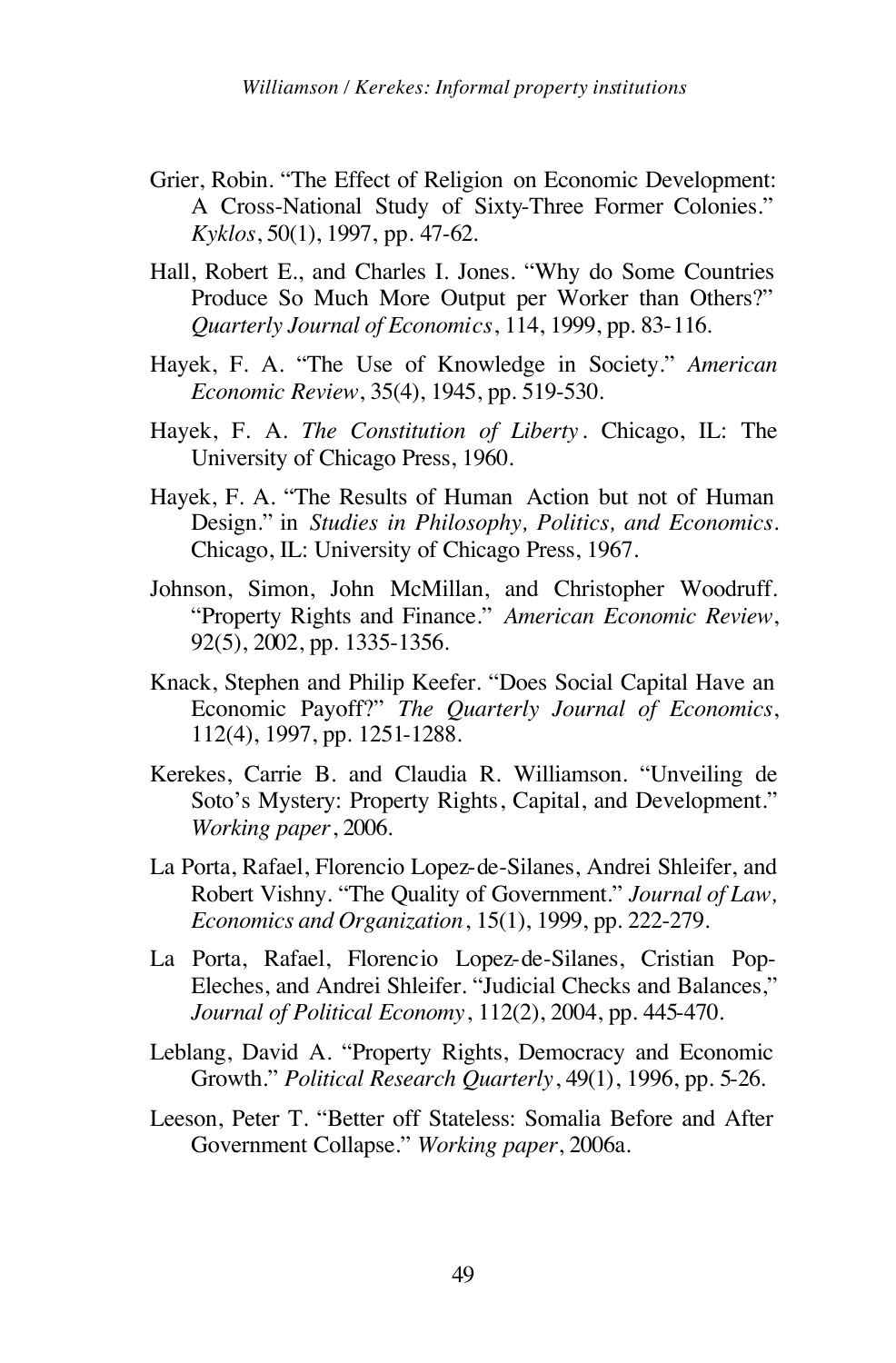- Leeson, Peter T. "Trading with Bandits." *Journal of Law and Economics,* forthcoming, 2006b.
- Leeson, Peter T. "Efficient Anarchy." *Public Choice,* forthcoming, 2006c.
- Leeson, Peter T. "Endogenizing Fractionalization." *Journal of Institutional Economics*, 1(1), 2005, pp. 75-98.
- Mises, Ludwig von. "Economic Calculation in the Socialist Commonwealth." in F. A. Hayek (ed.) *Collectivist Economic Planning*. London: Routledge & Kegan Paul, 1920, [1935].
- Mises, Ludwig von. *Human Action: A Treatise on Economics.* 3rd ed. Chicago, IL: Henry Regnery, 1949, [1966].
- Nenova, Tatiana and Tim Harford. "Anarchy and Invention: How Does Somalia Cope without Government?" *Public Policy for the Private Sector*. Washington, DC: The World Bank, 2004.
- North, Douglass C. *Structure and Change in Economic History*. New York, NY: Norton, 1981.
- North, Douglass C. *Institutions, Institutional Change and Economic Performance*. New York, NY: Cambridge University Press, 1990.
- North, Douglass C. and Robert Thomas. *The Rise of the Western World: A New Economic History*. Cambridge, UK: Cambridge University Press, 1973.
- North, Douglass C. and Barry R. Weingast. "Constitutions and Commitment: The Evolution of Institutional Governing Public Choice in Seventeenth-Century England." *The Journal of Economic History*, 49(4), 1989, pp. 803-832.
- Rand, Ayn. "Man's Rights." *The Virtue of Selfishness*. New York, NY: Signet Books, 1964, pp. 92-100.
- Rosenberg, Nathan and L.E. Birdzell, Jr. *How the West Grew Rich: The Economic Transformation of the Industrial World* . New York, NY: Basic Books, 1986.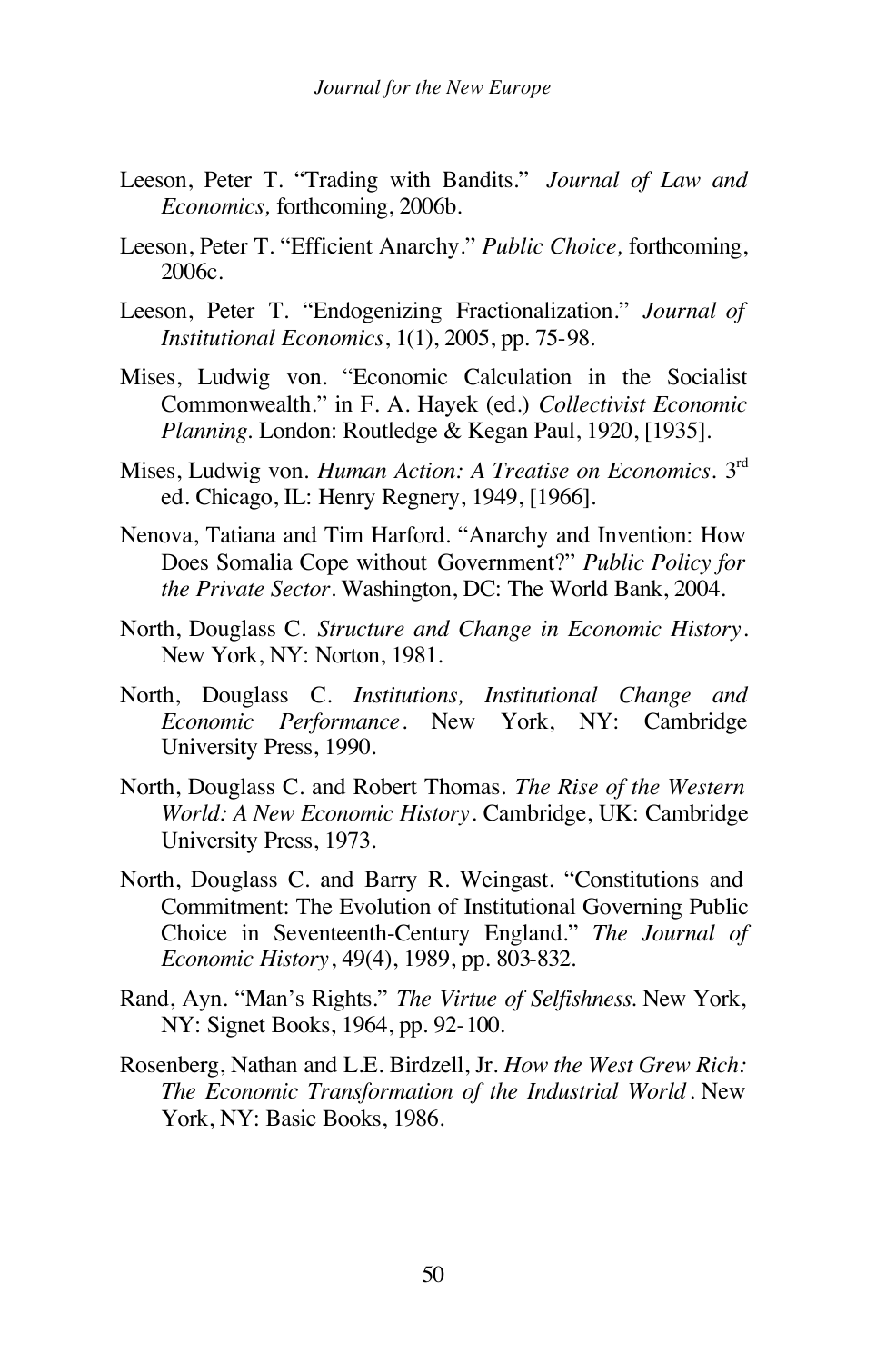- Rothbard, Murray N. "The Libertarian Creed," in *For a New Liberty: The Libertarian Manifesto,* Revised ed. New York, NY: Collier Macmillan, 1978.
- Rubin, Paul H. "Why is the Common Law Efficient?" *Journal of Legal Studies*, 6, 1977, pp. 51-63.
- Sachs, Jeffrey. "Tropical Underdevelopment." *National Bureau of Economic Research Working Paper No. 8119*, 2001.
- Sachs, Jeffrey. "Institutions Don't Rule: Direct Effects of Geography on Per Capita Income." *National Bureau of Economic Research Working Paper No. 9490*, 2003.
- Scully, Gerald. "The Institutional Framework and Economic Development." *Journal of Political Economy*, 96(3), 1988, pp. 652-662.
- Sobel, Russell S. and Peter T. Leeson. "Government's Response to Hurricane Katrina: A Public Choice Analysis." *Public Choice* 127, No. 1(2), 2006, pp. 55-73.
- Tabellini, Guido. "Culture and Institutions: Economic Development in the Regions of Europe." *CESIFO Working Paper No.1492*, 2005.
- Tullock, Gordon, "The Welfare Cost of Tariffs, Monopolies, and Theft." *Western Economic Journal,* 5(3), 1967, pp. 224-232.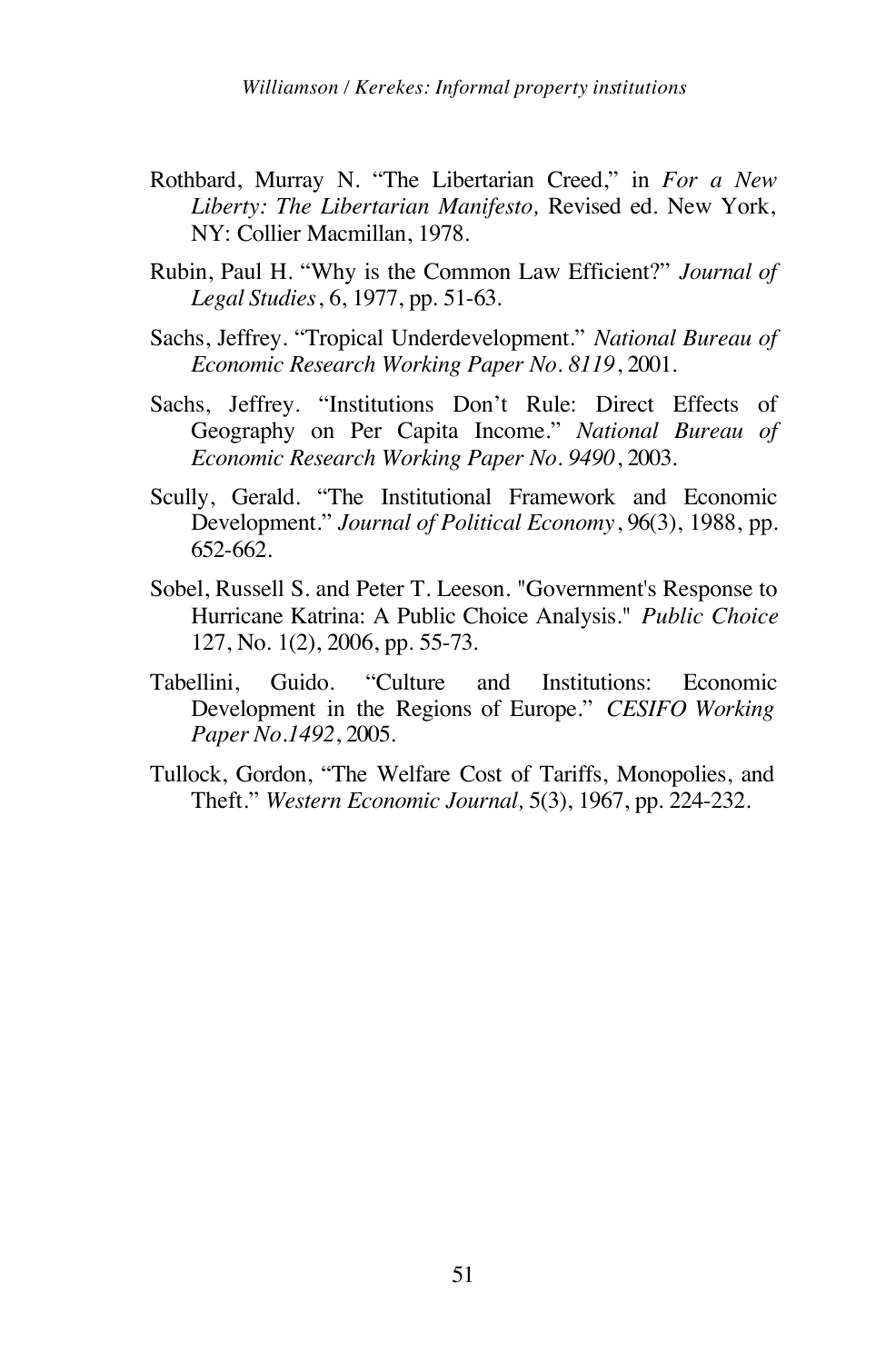#### **Appendix 1: Data Description and Sources**

| Variable                                         | <b>Description</b>                                                                                                                                                                                                                                                                                                                                                                                                                                                                                                                                                                                             | Source                                                                                               |
|--------------------------------------------------|----------------------------------------------------------------------------------------------------------------------------------------------------------------------------------------------------------------------------------------------------------------------------------------------------------------------------------------------------------------------------------------------------------------------------------------------------------------------------------------------------------------------------------------------------------------------------------------------------------------|------------------------------------------------------------------------------------------------------|
|                                                  |                                                                                                                                                                                                                                                                                                                                                                                                                                                                                                                                                                                                                |                                                                                                      |
| Average Protection Against Risk of Expropriation | Measures protection from government expropriation, on a scale of 0-10, with a<br>higher score meaning less risk; we averaged the data for all years from 1985-1995                                                                                                                                                                                                                                                                                                                                                                                                                                             | Political Risk Services, March 2006                                                                  |
| <b>Constraint on the Executive</b>               | A seven-category scale, from 1 to 7, with a higher score<br>indicating more constraint; values were averaged over the years 1900 to 2000, treating<br>interregnums as missing values                                                                                                                                                                                                                                                                                                                                                                                                                           | Polity IV data set, downloaded from Inter-University<br>Consortium for Political and Social Research |
| GDP                                              | Logarithm of GDP per capita, PPP basis, constant 2000 international dollars                                                                                                                                                                                                                                                                                                                                                                                                                                                                                                                                    | World Development Indicators 2005, World Bank                                                        |
| Domestic Credit                                  | Financial resources available to private sector, measured as a percentage of GDP, in 1998                                                                                                                                                                                                                                                                                                                                                                                                                                                                                                                      | World Development Indicators 2005, World Bank                                                        |
| Gross Capital Formation                          | Consists of expenditures on fixed assets plus changes in inventories, measured as a<br>percentage of GDP, averaged for all years for 1990-1999                                                                                                                                                                                                                                                                                                                                                                                                                                                                 | World Development Indicators 2005, World Bank                                                        |
| Gross Fixed Capital Formation                    | Consists of expenditures on fixed assets, measured as a percentage of GDP,<br>averaged for all years for 1990-1999                                                                                                                                                                                                                                                                                                                                                                                                                                                                                             | World Development Indicators 2005, World Bank                                                        |
| Inflation                                        | Logarithm of annual inflation measured by the consumer price index, averaged for<br>all years from 1970-1998                                                                                                                                                                                                                                                                                                                                                                                                                                                                                                   | World Development Indicators 2005, World Bank                                                        |
| Government Consumption                           | Real government consumption expenditure, measured as a percentage of GDP,<br>averaged for all years from 1970-1989                                                                                                                                                                                                                                                                                                                                                                                                                                                                                             | World Development Indicators 2005, World Bank                                                        |
| Ethnolinguistic Fractionalization                | Average value of five different indices of ethonolinguistic fractionalization. Its value ranges<br>from 0 to 1. The five component indices are: (1) probability that two randomly selected people<br>from a given country will not belong to the same ethnolinguistic group (2) probability of two<br>randomly selected individuals speaking different languages; (3) probability of two randomly<br>selected individuals do not speak the same language; (4) percent of the population not<br>speaking the official language; and (5) percent of the population not speaking the most widely<br>used language | La Porta, Lopez-de-Silanes, Shleifer, and Vishny 1999                                                |
| Legal Origin                                     | Included as dummy variables representing English, French, German,<br>Scandinavian, and Socialist legal origins                                                                                                                                                                                                                                                                                                                                                                                                                                                                                                 | La Porta, Lopez-de-Silanes, Shleifer, and Vishny 1999                                                |
| Religion                                         | Measured as the percentage of population in 1980 (or for 1990-1995 for countries<br>formed more recently) that belonged to the following religions: Roman Catholic,<br>Protestant, Muslim, and "other"                                                                                                                                                                                                                                                                                                                                                                                                         | La Porta, Lopez-de-Silanes, Shleifer, and Vishny 1999                                                |
| Geography                                        | Measured as the absolute value of the latitude of the country, scaled to values<br>between 0 and 1 (0 is the equator)                                                                                                                                                                                                                                                                                                                                                                                                                                                                                          | La Porta, Lopez-de-Silanes, Shleifer, and Vishny 1999                                                |
| <b>Settler Mortality</b>                         | Settler mortality is the estimated mortality rate for European settlers during the<br>period from 1500 to 1900; it measures the effects of local diseases on people<br>without acquired immunities                                                                                                                                                                                                                                                                                                                                                                                                             | Acemoglu et al 2001                                                                                  |
| Heritage Private Property Index                  | Measures protection of private property, on a scale from 1 to 5, with a higher score<br>meaning more protection; we used 1997 values; original data has been transformed by<br>multiplying by -1 and adding 6                                                                                                                                                                                                                                                                                                                                                                                                  | Index of Economic Freedom 2005, Heritage Foundation                                                  |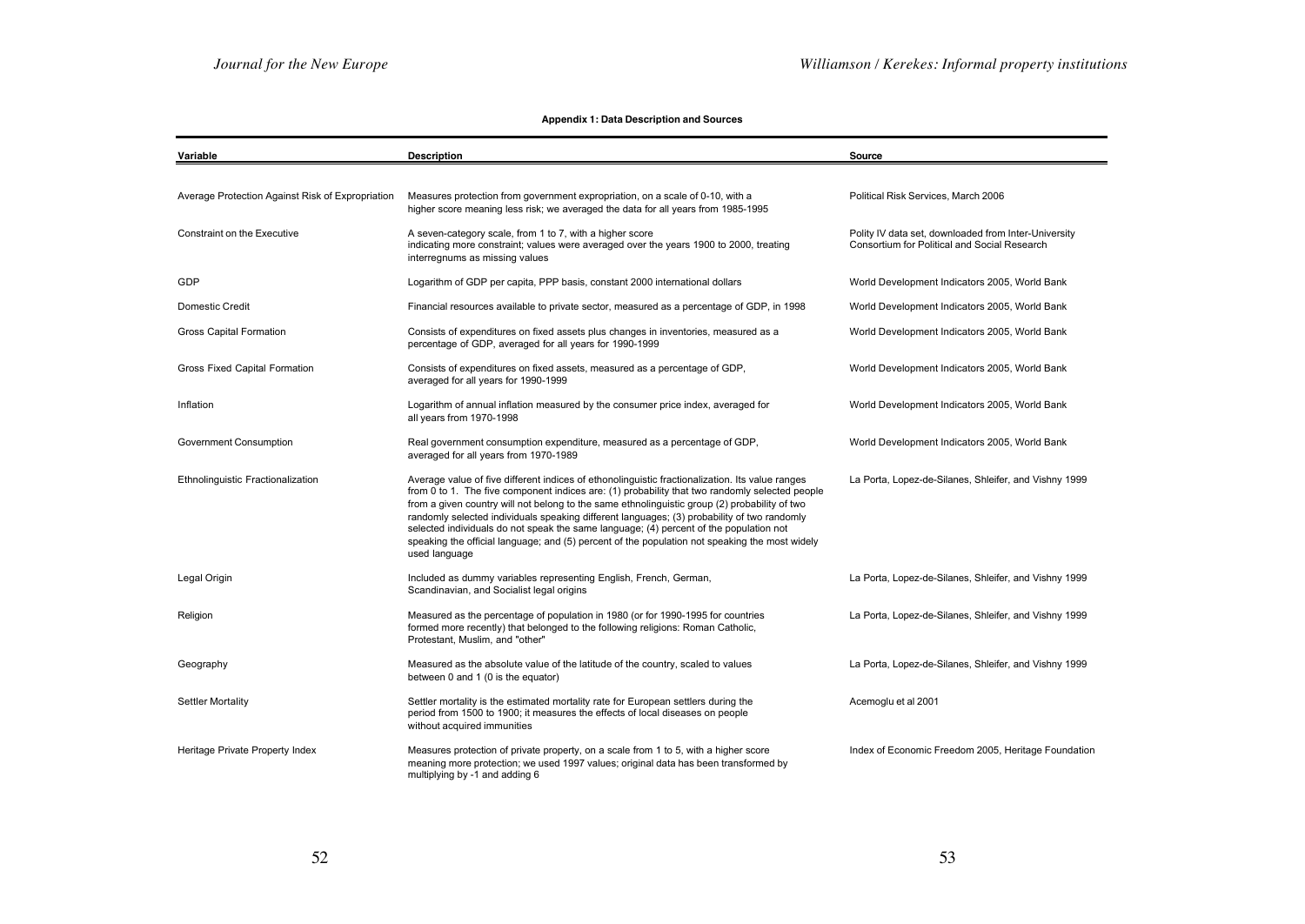|                                   | World Sample             |                          |                          | Developing Countries Sample |                          |                                            | Ex-Colonies Sample       |                         |
|-----------------------------------|--------------------------|--------------------------|--------------------------|-----------------------------|--------------------------|--------------------------------------------|--------------------------|-------------------------|
|                                   | (1)<br># of Observations | Mean<br>(St. Deviation)  | (2)<br># of Observations | Mean<br>(St. Deviation)     | (1)<br># of Observations | Mean<br>(St. Deviation)                    | (2)<br># of Observations | Mean<br>(St. Deviation) |
| Average Risk of Expropriation     | 117                      | 7.131<br>(1.711)         | $\sim$                   | $\sim$ $\sim$               | 87                       | 6.441<br>(1.326)                           | Ξ.                       | ш.                      |
| Constraint on the Executive       | 119                      | 3.873<br>(1.915)         | 153                      | 3.784<br>(1.926)            | 89                       | 3.255<br>(1.478)                           | 57                       | 3.718<br>(1.736)        |
| Settler Mortality                 | ш.                       | $\sim$                   | $\overline{\phantom{a}}$ | $\sim$ $\sim$               |                          | $\overline{\phantom{a}}$                   | 57                       | 203.428<br>(338.237)    |
| <b>GDP</b>                        |                          | $\overline{\phantom{a}}$ | 146                      | 7,088.582<br>(7660.791)     | $\overline{a}$           | ---                                        | 57                       | 5,605.877<br>(6779.470) |
| Domestic Credit                   |                          | $\overline{\phantom{a}}$ | 144                      | 39.506<br>(41.356)          | $\overline{a}$           | $\overline{\phantom{a}}$                   | 56                       | 39.027<br>(42.148)      |
| Gross Capital Formation           | ---                      | $\overline{\phantom{a}}$ | 153                      | 22.180<br>(7.477)           | $\overline{a}$           | $\overline{\phantom{a}}$                   | 57                       | 21.073<br>(5.608)       |
| Gross Fixed Capital Formation     | $\overline{\phantom{a}}$ | $\sim$                   | 151                      | 21.202<br>(7.448)           | $\sim$                   | $\sim$                                     | 57                       | 20.381<br>(5.528)       |
| Inflation                         | 100                      | 42.208<br>(130.716)      | 113                      | 42.682<br>(129.015)         | 72                       | 54.300<br>(152.379)                        | 53                       | 65.985<br>(176.152)     |
| Government Consumption            | --                       | $\overline{\phantom{a}}$ | 133                      | 16.220<br>(6.301)           | $\overline{a}$           | $\frac{1}{2} \left( \frac{1}{2} \right)^2$ | 56                       | 14.287<br>(5.020)       |
| Ethnolinguistic Fractionalization | 107                      | 0.341<br>(0.304)         | 125                      | 0.351<br>(0.305)            | 80                       | 0.400<br>(0.315)                           | 57                       | 0.424<br>(0.305)        |
| English                           | 117                      | 0.316<br>(0.467)         | 152                      | 0.283<br>(0.452)            | 87                       | 0.287<br>(0.455)                           | 57                       | 0.368<br>(0.487)        |
| Socialist                         | 117                      | 0.111<br>(0.316)         | 152                      | 0.211<br>(0.409)            | 87                       | 0.149<br>(0.359)                           | 57                       | 0.018<br>(0.132)        |
| French                            | 117                      | 0.496<br>(0.502)         | 152                      | 0.447<br>(0.499)            | 87                       | 0.563<br>(0.499)                           | 57                       | 0.596<br>(0.495)        |
| German                            | 117                      | 0.043<br>(0.203)         | 152                      | 0.033<br>(0.179)            | 87                       | 0.000<br>$\mathsf 0$                       | 57                       | 0.018<br>(0.132)        |
| Scandanavian                      | 117                      | 0.034<br>(0.182)         | 152                      | 0.026<br>(0.161)            | 87                       | 0.000<br>$\mathsf 0$                       | 57                       | 0.000                   |
| Protestant                        | 117                      | 11.808<br>(20.315)       | 150                      | 11.268<br>(19.671)          | 87                       | 7.753<br>(12.944)                          | 57                       | 9.344<br>(12.655)       |
| Catholic                          | 117                      | 32.666<br>(36.401)       | 152                      | 29.404<br>(34.940)          | 87                       | 33.329<br>(36.629)                         | 57                       | 40.021<br>(38.098)      |
| Muslim                            | 117                      | 25.137<br>(36.914)       | 152                      | 25.408<br>(36.798)          | 87                       | 28.821<br>(37.878)                         | 57                       | 24.174<br>(34.214)      |
| Other                             | 117                      | 30.389<br>(30.816)       | 150                      | 33.942<br>(32.436)          | 87                       | 30.098<br>(30.111)                         | 57                       | 26.461<br>(24.960)      |
| Latitude                          | 117                      | 0.280<br>(0.186)         | 152                      | 0.293<br>(0.188)            | 87                       | 0.217<br>(0.151)                           | 57                       | 0.185<br>(0.141)        |

**Appendix 2: Summary Statistics**

Note: Columns (1) represent the samples from the regressions explaining property rights institutions. Columns (2) represent the samples from the regressions explaining growth.